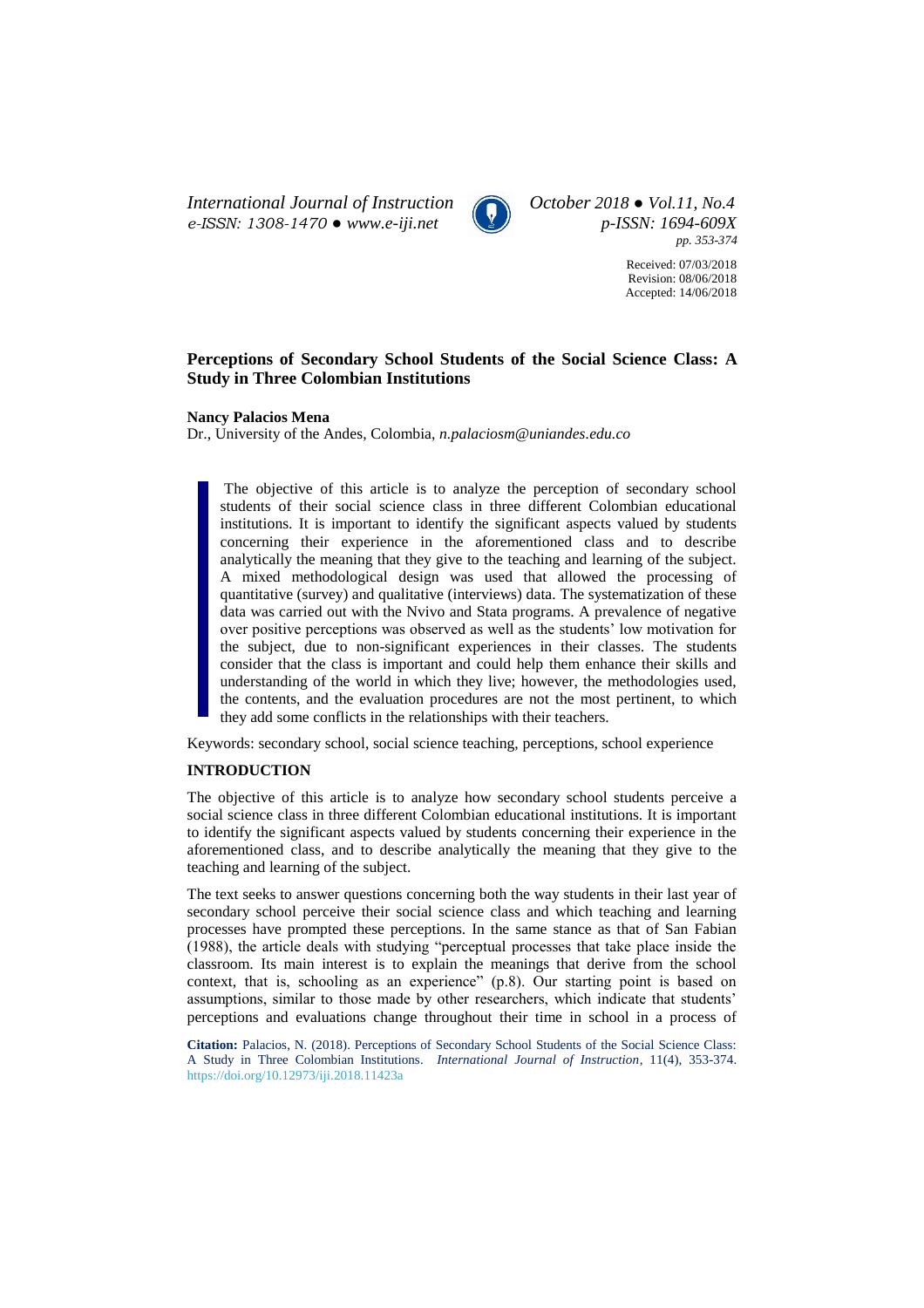formation that shapes the meaning of the experience of being a student, and also the meanings attributed to knowledge, teaching and learning (Delgado, 2012).

Specifically, in social sciences, different works on students' perceptions have come to the conclusion that these are closely linked to the teaching methods used in class and influenced by family and social experiences (Fuentes, 2002). According to Mateos (2009), the perception that students have of their school has a direct or indirect influence on matters such as social relationships and school integration. "Problems such as failure in school, communication difficulties in the educational relationship, or school maladjustment can hide a negative image of the faculty, peers, of themselves, and in general, of the school itself" (p.288).

Consequently, the article's perspective recognizes students' perceptions as testimonies that attest to a knowledge that provides insights and reflections of how it was acquired. This perspective coincides with that of authors such as Pórtela, Martínez and García (2014) for whom "the voice of students is rich in experiences regarding teaching and learning, and in expressing the conditions in which they develop. It attains an understanding of valuable insights and reflective judgments about that environment, that deserve to be heard" (p. 123).

### **Theoretical reference**

### **Students' perceptions**

As stated by Schutz (1962) and San Fabian (1988), an institution cannot be understood without considering what it means for the individuals that orient their behavior with respect to its existence. Hence, if the purpose of a school is to influence individuals, their opinion cannot only condition the effectiveness of such a process, but it also constitutes one of its main effects.

For Giménez, Ávila and Ruiz (2007); Thornton (1991); Evans (1993); and Pages (1993), studies on conceptions are a priority in the social sciences educational research. From Rudduck's (2006 and 2007) perspective, it has been historically important to recognize students' perceptions because, besides being directly involved in the educational processes, they have valuable contributions and relevant information to share.

Ever since San Fabián (1988), many studies on students' perceptions about their schools have developed in the fields of psychology of learning and interpersonal relationships. They have as referents theories of attribution, social climate and motivation. San Fabián (1988) emphasizes that these studies have focused on processes of perception of subjects, teaching behaviors and strategies, expectation effect, behavioral causes, classroom atmosphere, teacher demands, and differential treatment of classmates.

According to Pórtela, Martínez and García (2014), although many teachers consult their students about their interests, the contents of their classes and even of their teaching, it would be essential that these exercises go beyond mere consultation and provide information about school and education. Rudduck and McIntyre (2007), cited by Pórtela, Martínez and García (2014), postulate the importance of adopting "an approach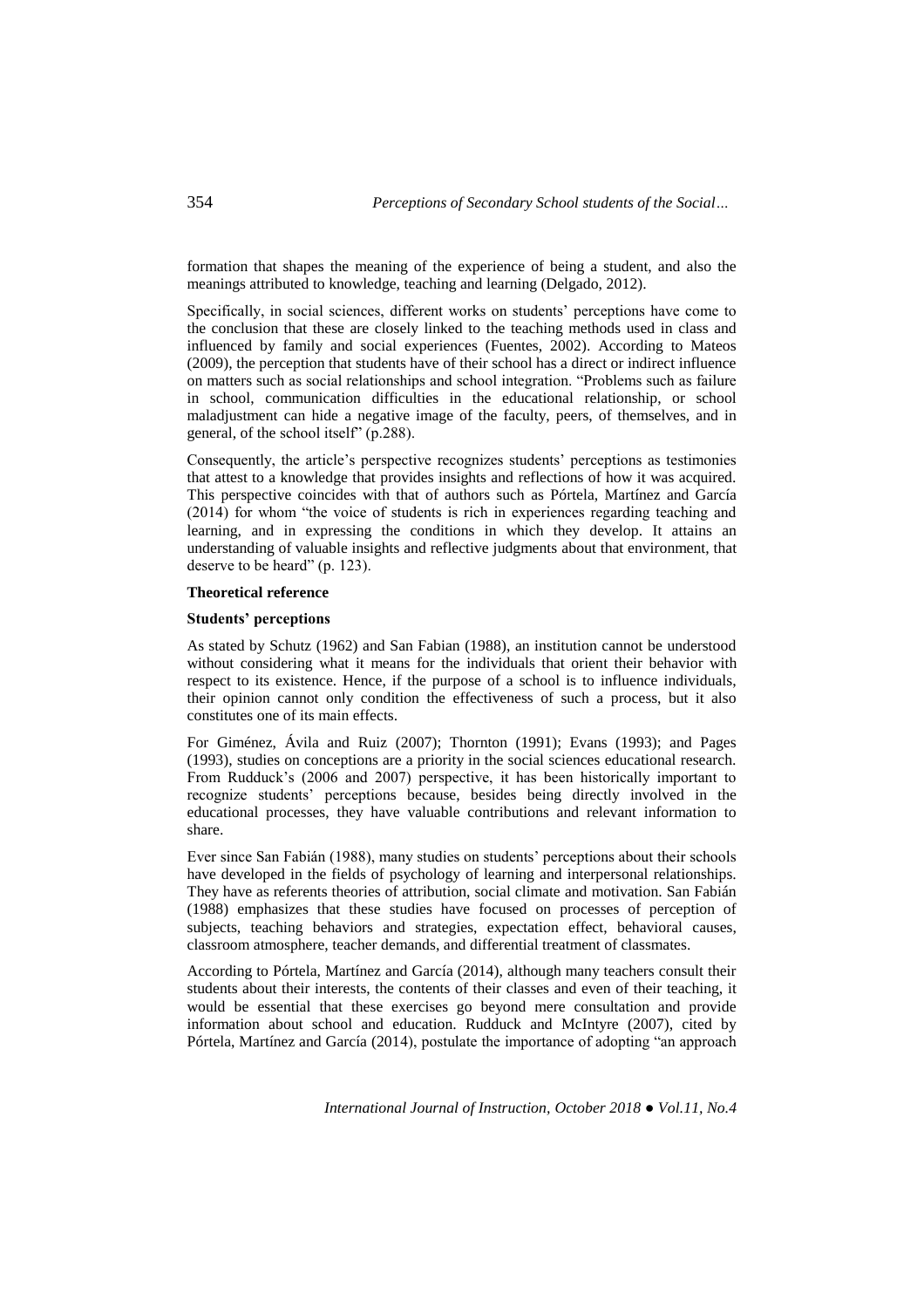that is: more *deliberate*, intentional and well-planned, with the clear and firm purpose of listening to the ideas that students have of their education in order to improve it; *broad* in order to invite students to speak openly about their experiences regarding education in general and not about specific aspects; and *explicit* in the sense that students see clearly that their judgments are valued and can be taken into account" (p.112).

Expert witnesses, silent witnesses and pedagogical voices are some of the designations that researchers have given to students in works in which they have included their voices about their experiences in the school context. Rudduck and Flutter (2000) Rudduck and McIntyre (2007) and Pórtela, Martínez and García, (2014), consider students to be expert witnesses of education and of the centers they attend. When they have questioned them, they have recognized their experience and expertise to analyze, reflect, understand and make judgments about the education they receive, thus, contributing to its improvement. Smyth (2007) and Smyth and McInerney (2012), emphasize that, although in most cases, students are silent witnesses because their testimonies are heard but go unattended and are not taken into account, the relevance of such testimonies lies in that they stem from those directly affected by the dysfunctions and injustices that take place in the classrooms. Arnot and Reay (2007) call "pedagogical voices" those of students whose experience in a school institution empowers them to change the tendency to neglect what students think and to modify the regulatory system and the prevailing teaching dynamics.

### **What do students' perceptions indicate?**

Studies on students' perceptions are valid because they are a source of information about what happens at school. Mateos (2009) points out that their perception of school life largely determines their identity as students, their interaction with peers and teachers, their academic performance, and in general, their integration or not to the educational institution. "Exploring the meaning that school life has for the student, not only gives information about what is happening in that scenario but also about the subjective dimension from which the educational actors give meaning to the school reality" (Mateos, 2009, p.286).

Consequently, students' perceptions are the product of school experiences, and these are intimately related to the system of relationships established in the school premises and its environment. According to Mateos (2009) and Lozano (2005), students' perceptions are the product of a crossing of factors that become more complex because of their interpretations. Both positive and negative experiences are crystallized in recurrent and socially shared arguments about the meaning and purpose of the school.

Due to the different dimensions and elements that constitute the students' school experience, the meaning and value given to the institution is not only defined in terms of satisfaction and dissatisfaction, pleasure or dislike. Therefore, it will be necessary to take into account the elements that condition the students' perception, as well as the consequences that this image has in the development of their school life, at an academic, psychological and social level (Mateos, 2009, p.288).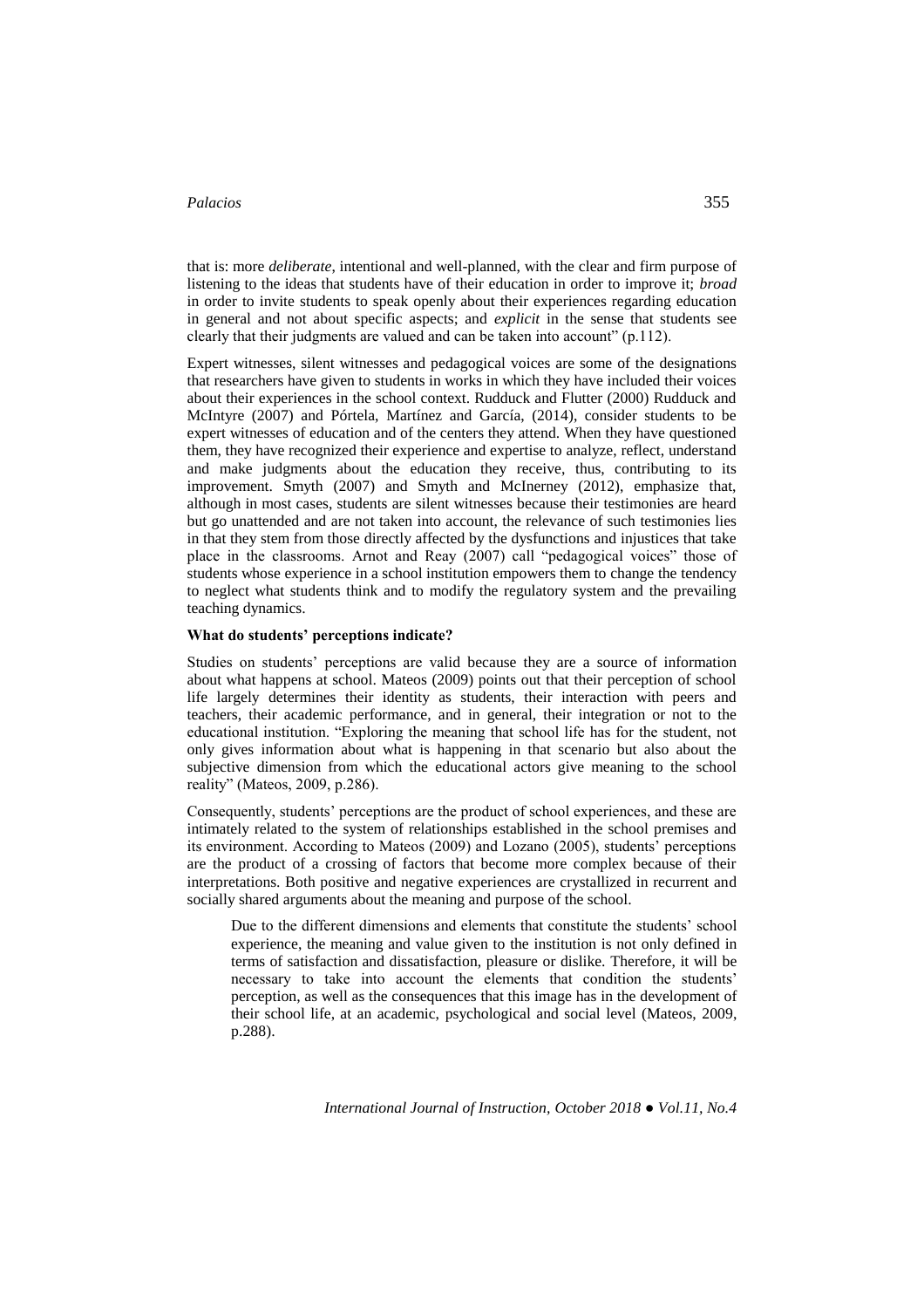For San Fabián and Mateos, the utilitarian perspective of the school is the most recurrent aspect in the students' perceptions; these become clearer as students grow up and attend more advanced courses since they consider the school to be the main means to obtain a job or better educational levels.

Regarding the negative perceptions, Mateos (2009) determined that frequently, students' subjective expectations, needs, and interests, do not correspond to the needs that are perceived by the school institution. The findings of Reeves (1978) and Rappoport (1986) indicate that the increase in student dissatisfaction as schooling progresses is due to the clearer and more dominant perception of their future at work and social status, which is greatly conditioned by the school. For these authors, the attitude towards school deteriorates because of certain concurrent factors: The attitudes and activities of the teachers who distribute stimuli in a discriminatory manner, the relationship between the family and the school environment, influenced by the child's belonging to a certain social class, and the quality of what the child learns.

For San Fabián (1988), the reified character of the school, particularly in its compulsory cycles, favors neither self-reflection nor an essential examination of it. According to him, this is because schools have not sought to promote processes of internal analysis; on the contrary, the real changes are planned and organized by external administrative mechanisms.

#### **Students' perceptions of their social science class**

As mentioned before in the introduction, the article is focused on analysing the way last year secondary school students perceive their social science class in three Colombian educational institutions. This analysis is based on the principle that perceptions are not static, but on the contrary, as stated by Delgado (2012), they are modified throughout a training process that shapes the meaning of the school experience and along with it, the meanings attributed to knowledge, teaching and learning.

We also agree with Delgado (2012) in that teaching and other institutional practices establish principles that give meaning to the different factors that make up the school. However, each student interprets those meanings mediated by the type of relationship that he/she has established with knowledge, because beyond any adjustment to institutional conditions and routines, students assume positions with respect to a set of instituted meanings that underlie the most common ways of working with knowledge.

In the field of social sciences, and more specifically in history, according to Fuentes (2002), it is useful and necessary to perform further research in order to have a better understanding of the students' opinion about the topic as a discipline and as a school subject. This is particularly useful both for those in charge of designing the curricula, as for teachers in this area who so often face difficulties in working with basic concepts of history with groups of teen-agers whose reasoning schemes are very complex and for whom topics and misconceptions about the past weigh heavily. Fuentes's work has allowed him to establish that the age of the students and the methodology used in the teaching and learning activities are the fundamental factors that determine the students' understanding and perception of the past.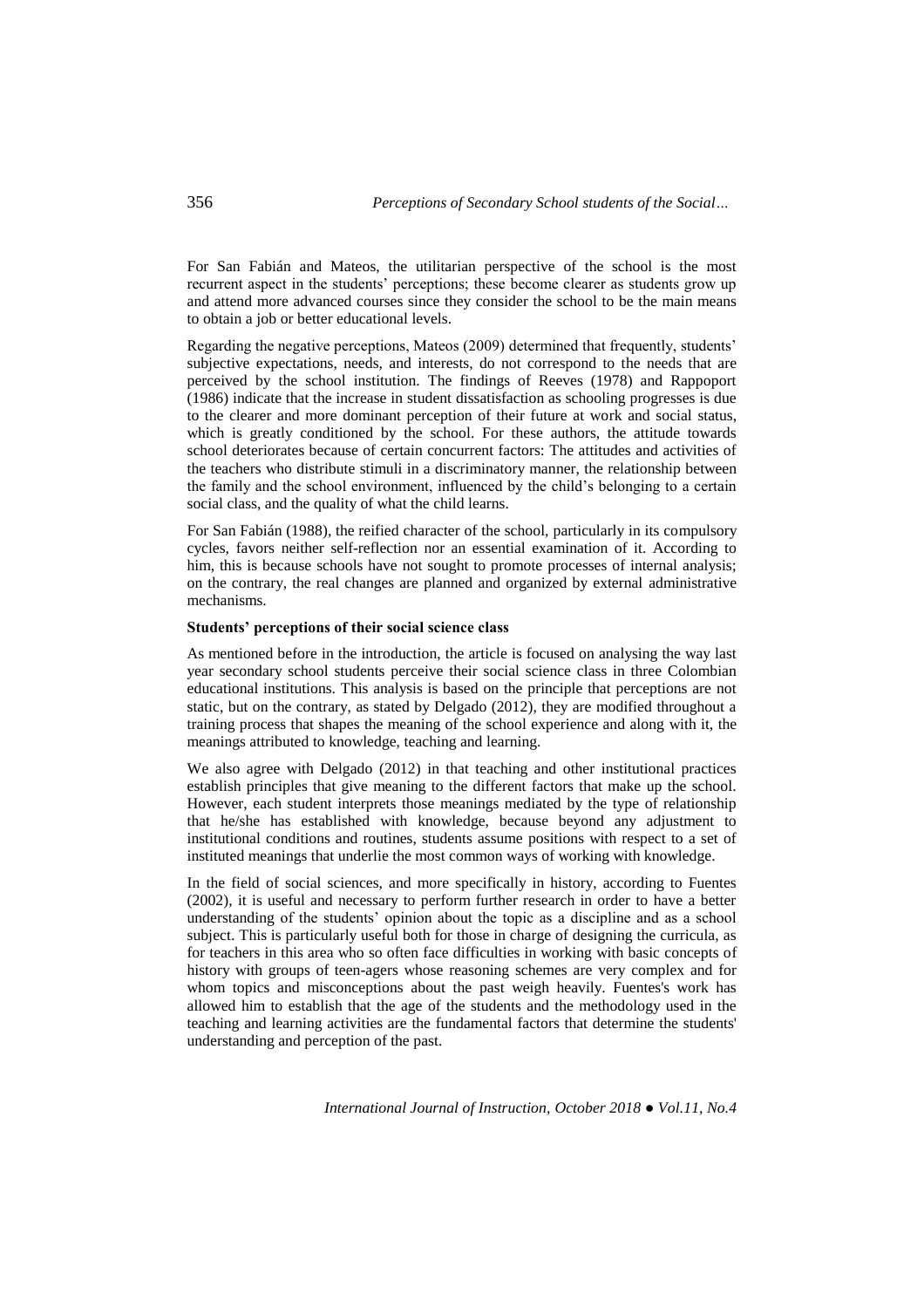Also in the field of history, the works of Aldrich (19870, Lee and Asbhy (1987), Shemilt (1987), Cooper (1992), Seixas (1993) and Vansledriht and Christine (1998), in addition to identifying evolutionary stages in students' perceptions when studying the past, demonstrated the close relationship established between the students' vision of history and the teaching methods in the classroom. These authors mostly agree that the perception of history as a close and exact knowledge of past events can change when students are exposed to new methodologies and new conceptions of historical knowledge.

Regarding the study of geography, research carried out by Secil (2014); Bar-Gal and Sofer (2010); Lumpkin, Achen and Dodd (2015); Bowlick, and Kolden (2013) and Saleh and Gandy (2016), indicates that students' perceptions raise the need to create a student-centered environment. They emphasize that an attractive and pleasant learning environment for students impacts in a positive way their perceptions of learning. These researchers have also identified differences between the students' perceptions of the importance of studying geography and the curricular orientations of that subject, evidencing that the objectives and goals of the official curriculum do not always coincide with the interests of the students.

### **METHOD**

A mixed methodological design was used to triangulate qualitative and quantitative data collection techniques (Grant, 2001; Barca, 2005; Barton, 2005) and to perform a combination of varied strategies and techniques in the context of an empirical and systematic search of the reality (Kerlinger, 2002; Gómez and Miralles, 2015; Saiz and López-Facal, 2015). The alternation of quantitative and qualitative data made it possible to configure a specific system of categories of analysis and capture a rich and diverse image that reflects the heterogeneity of what happens in the classrooms.

## **Participants**

Table 1

The 275 participants, whose ages range between 15 and 18, are last grade students in three different secondary public schools of the city of Ibagué, Colombia (see Table 1). We decided to work with the  $11<sup>th</sup>$  grade students because they have a more complete vision of what social sciences training has been during the five years of primary and the six years of secondary school.

| Number of students |
|--------------------|
| 73                 |
| 98                 |
| 104                |
| 275                |
|                    |

Author's elaboration

The participating educational institutions were chosen at random from the database of the Instituto Colombiano de Evaluación de la Educación - ICFES (Colombian Institute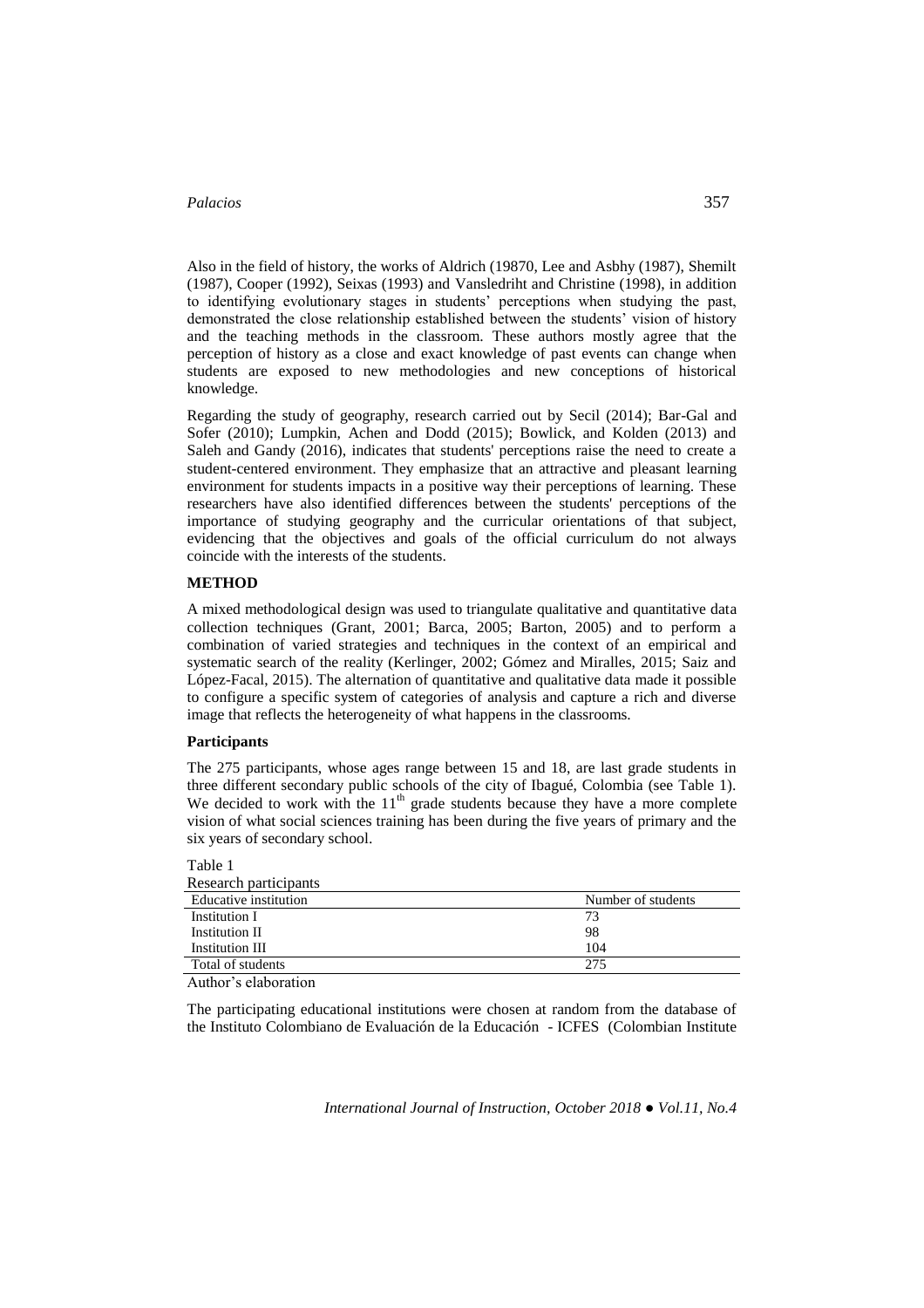for Educational Evaluation). In the search for these educational institutions two criteria were taken into account: first, they had to be public schools and second, the results in the Saber 11 Test<sup>1</sup> had to be heterogeneous. As illustrated in Table 2, a school was chosen from the top positions, another from the middle and a third one from the bottom, according to the averages obtained in the Saber 11 Tests of 2015, 2016 and 2017.

## Table 2

Classification of participant educative institutions depending on their position in the city and they average in the social studies Saber test.

|                               | Year 2015* |         | Year $2016**$ |         | Year 2017 |         |
|-------------------------------|------------|---------|---------------|---------|-----------|---------|
| <b>Educative Institutions</b> | Positio    | Average | Positio       | Average | Positio   | Average |
|                               | n          | CS      | n             | CS      | n         |         |
| Institución I                 |            | 58      |               | 59      |           | 60      |
| Institución II                |            | 52      | 19            | 53      |           |         |
| Institución III               | 25.        | 50      | 35            |         |           |         |

**\***In 2015 36 public schools were evaluated.

\*\*In 2016 42 public schools were evaluated.

\*\*\* In 2016 45 public schools took the test.

Source: Icfes (2015, 2016 y 2017). Author's elaboration.

After the random search of the Institutions, an invitation was sent indicating the research objectives and the need to obtain authorization for students to participate in the survey and interviews. Once the informed consents of both students and parents were filled out, we proceeded to apply the instruments.

## **Variables**

 $\overline{a}$ 

Some variables were defined to account for students' perceptions of teaching, learning, knowledge and assessment in the social science class. The variables were the following: the teacher's methodology, the class opinion, the motivation to participate in activities, the evaluation and Saber Test, the teacher's opinion, and the importance and usefulness of the contents of the class.

### **Information gathering instruments**

**Quantitative data:** The survey was applied to 98% of the students, leaving out only those who did not attend school on that day. The survey questionnaire was divided into four modules: Personal information, social sciences as a field of knowledge, social science as a school subject, and the evaluation of what was learned. For the design of the questionnaire, the following were consulted: the National Administrative Department of

<sup>&</sup>lt;sup>1</sup> The Saber 11 Test is the test that ICFES performs for students who complete secondary education. This test is one of the indicators of the quality of education of the institutions and the selection criteria used by most of the country's universities.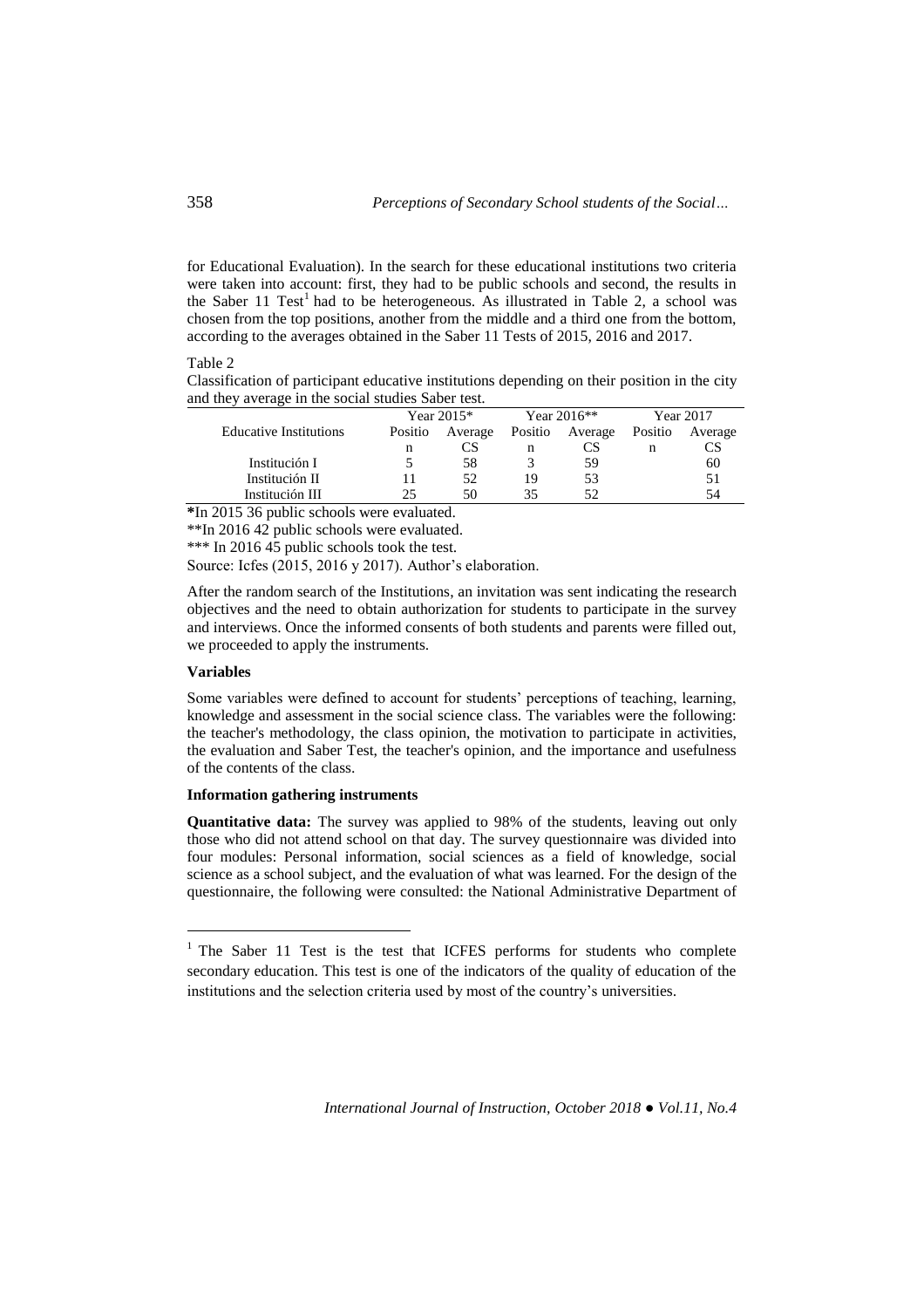Statistics DANE (2017) educational data collection model; the survey of school coexistence and circumstances that affect it for students from  $5<sup>th</sup>$  to  $11<sup>th</sup>$  grades in Bogota, DANE (2011); the Vallejo and Escudero questionnaire (1998) to evaluate the students' attitude towards mathematics in the compulsory secondary school (ESO); and the work "Usemos las encuestas a los alumnos para mejorar nuestra docencia" ("Let's use the surveys given to students to improve our teaching") by Barrado, Gallego  $\&$ Valero-García (1999).

**Qualitative data:** Nine interviews, three for each institution, were conducted. The students who participated were also chosen randomly from the class lists. Once they accepted the invitation to participate, the parents' informed consents were completed, and the interviews were carried out in sessions that lasted between one and two hours. The objective of the interview was to expand and deepen the information collected in the survey on the aforementioned variables. The interviews provided valuable qualitative information about the activities that take place in the classrooms, the relationships among the students as peers and between them and the teachers, and the students' opinion about the usefulness of this subject.

#### **Validity and Reliability of data**

The data's margin of error used was of 0.5%. To verify the validity and reliability of the questionnaire, two actions were taken: A pilot test was applied with a sample size calculated with the same computational program as the definitive instrument and subsequently submitted to be evaluated by an expert. The pilot test was given to one hundred students from the three participating schools in the research. This allowed us to adjust and rectify the initial questionnaire. Among the most significant adjustments, the most noteworthy were: decreasing open questions, modifying answer options to avoid generating ambiguity, replacing some terms that the students found hard to understand, reformulating some questions that confused the students, and including questions that the students considered important. In conclusion, the pilot test was very useful to consolidate and rectify the questionnaire that was finally applied.

The second action to test the validity of the interview consisted in an external evaluation. The script of the interview was submitted to an expert in educational qualitative research methods. This evaluation was very useful and allowed for a reorientation of the questions initially posed. The expert pointed out that some questions could generate bias and/or confusion in the students, and that they needed more clarity and further explanation. He suggested taking into account the level of abstraction required in relation to he students' stage of development. In conclusion, this evaluation led to the improvement of the script that was initially proposed.

### **Data processing and analysis**

**Quantitative data:** Data collected in the survey were digitized, reviewed and finally subjected to descriptive and inferential statistical processes using the Stata program. With part of the data, frequency measurements were made, based on the students' answers, and bar diagrams were drawn to represent data of qualitative or discrete variables. These diagrams consisted in rectangular bars in which the height was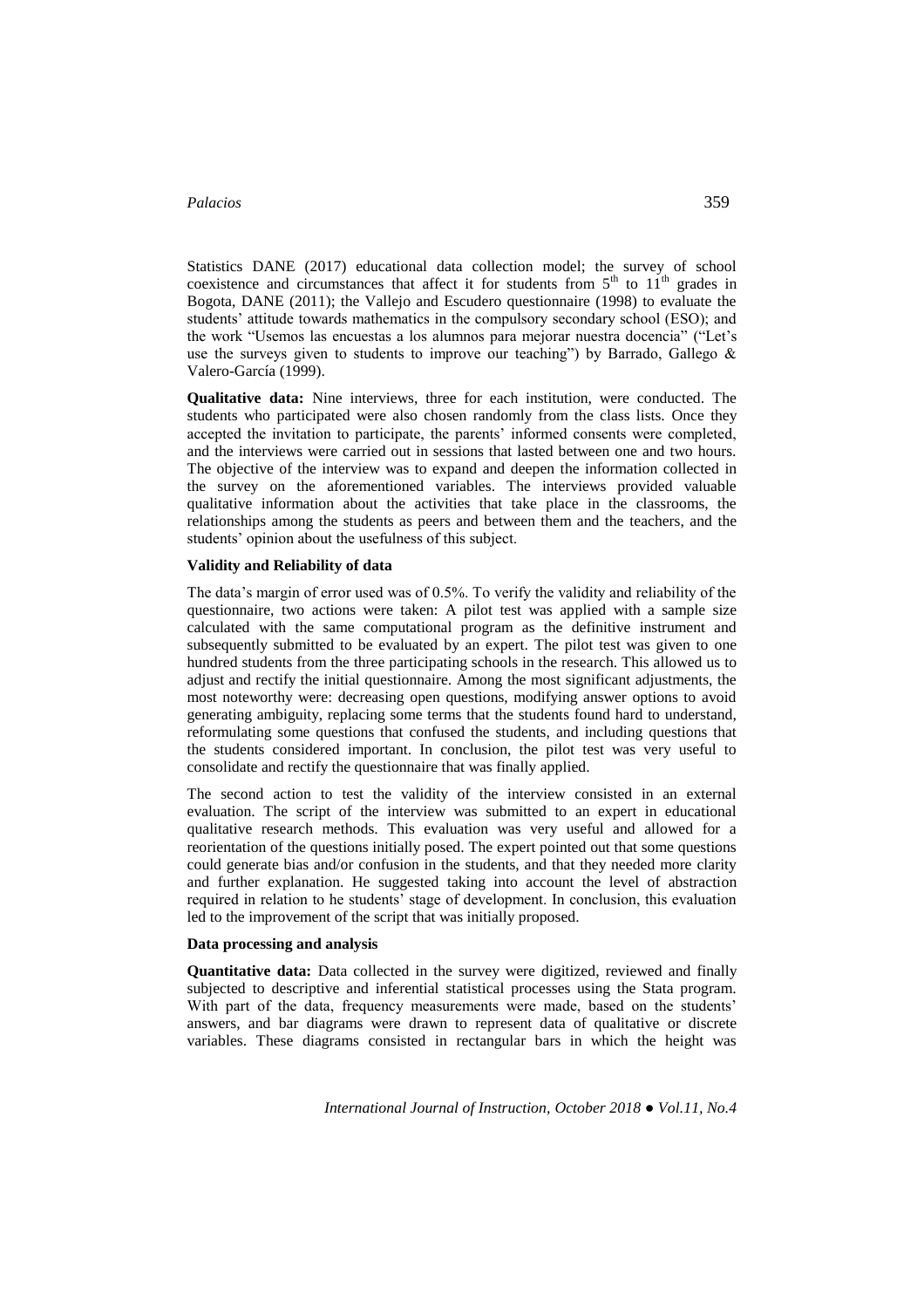proportional to the frequency of each of the values for each variable. Finally, to predict the likelihood that students enjoy and feel motivated by the social science class, a logistic model was applied (Logit Model), whose data was plotted with the ROC Curve. These graphs indicate the capacity of a model to predict an event accurately.

**Qualitative data:** Two stages were required to systematize the interviews: one for transcription; the other for theming. In the first, the content of each of the nine interviews was transcribed literally; in the second, a matrix with fragments of the answers was created. The task of systematization required a labeling and coding of the fragments according to the variables already mentioned. Once this was accomplished, an analysis of the data in the Nvivo program was performed. This analysis enabled us to identify the variables to which students gave greater importance in the interviews and to establish subcategories within each variable according to the frequency and number of student interventions.

#### **FINDINGS**

As a result of the qualitative and quantitative data analysis, it was determined that the social science students' perceptions can be organized in relation to four topics: the methodology used by the teacher, the contents, the relationship between teacher and students, and the evaluation process.

Figura 1

Graphic distribution of the variables depending on the times they were referenced by students in the interviews. Author's elaboration

| Table ? |  |
|---------|--|
|---------|--|

Graphic distribution of the variables depending on the times they were referenced by students in the interviews.

| Codes        | Categories                                     | Number of  | $\frac{0}{0}$ |
|--------------|------------------------------------------------|------------|---------------|
|              |                                                | references |               |
| CSAE.OA.6    | Components to add and remove in the class      | 5          | 3%            |
| CSAE.OP.2    | Opinion about the teacher                      | 17         | 11%           |
| CSAE.OC. 1.  | Opinion about the class                        | 30         | 19%           |
| CSAE.IUC.4   | Importance and utility of the contents         | 5          | 3%            |
| CSAE.CI. 7.  | The ideal class                                | 6          | 4%            |
| CSAE.CC.3    | Class contents                                 | 16         | 10%           |
| CSAE.AI.10   | Perceptions about school and education         | 6          | 4%            |
| CSAE. MP.5.  | Teachers' methodology                          | 50         | 32%           |
| CSAE. EPS.9. | Assessment and Saber test                      | 20         | 13%           |
| CSAC.ME.3    | Motivation toward the study of social sciences |            | 1%            |

Author's elaboration

Figure 1 and Table 3 show that 32% of student references have to do with teaching methodologies, 19% to positive or negative opinions about the class, 13% to the evaluation process, 11% to opinions about the teacher, and 10% to the contents of the class.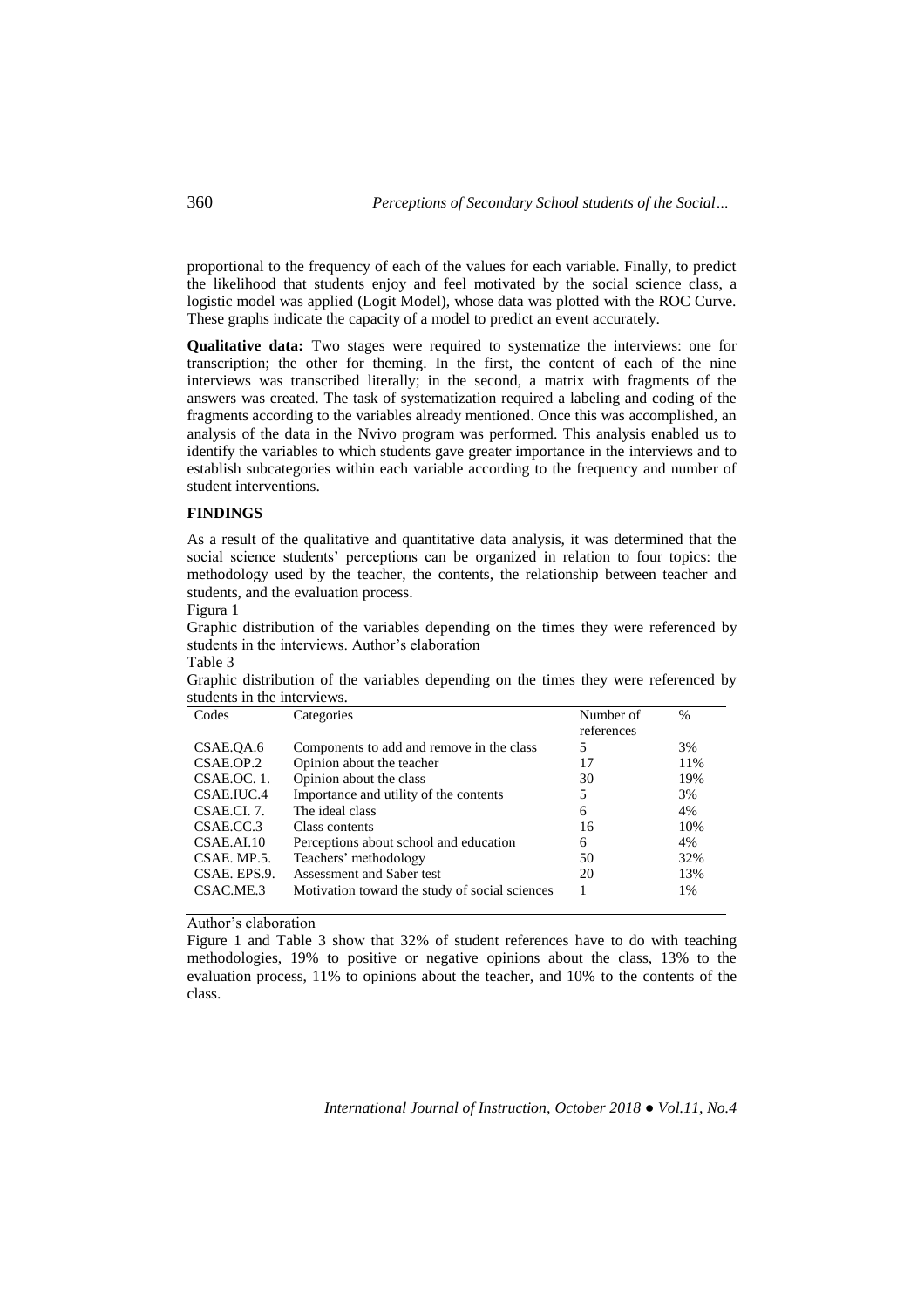

Figure 2 illustrates the methodologies mostly used by teachers. The one with the highest percentage is the workshop with 89.7%, 44.8% and 62.1% in Institutions I, II and III respectively, and with a 62.8% in the total amount.



# Figure 2



Students define as workshops, activities in which teachers ask them to transcribe and answer questions from textbooks or from a guide provided by the teacher, usually photocopied from a textbook. With some variations between the three institutions, other activities, such as mapping, debates and audiovisual material have maximum percentages of 22%, 20%, and 16%. Activities such as problem analysis, exhibitions and pedagogical field trips have the lowest scores. Of the 50 references given by students in the interviews regarding the teacher's methodology (Figure 1), 37 indicate that because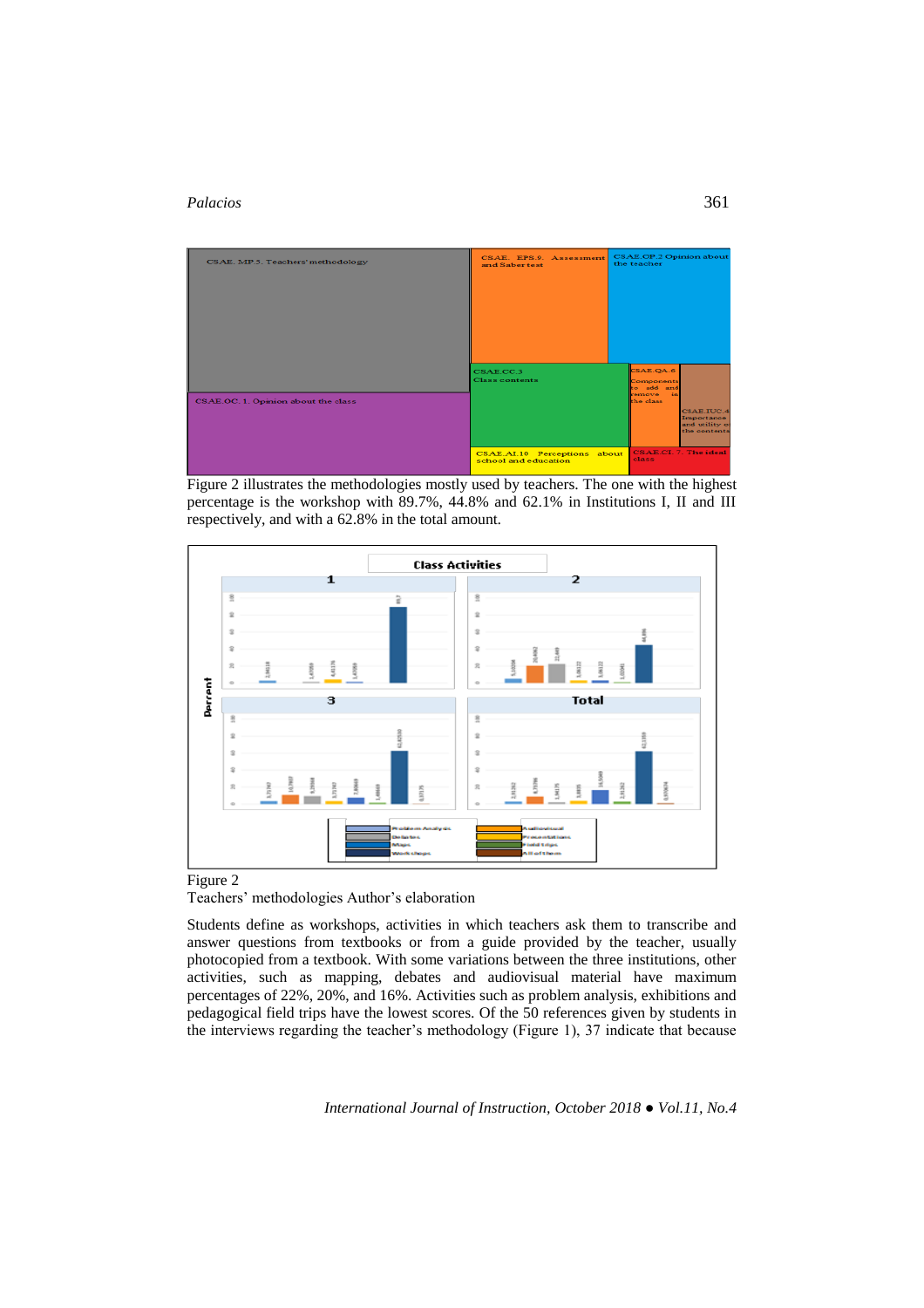of these methodologies, classes are monotonous and boring. "The worst are the workshops. I hate them." "We spend all our time doing workshops and answering questions that they never check." "The teacher arrives, explains for just a few minutes, hands out some photocopies, and dictates some questions that we have to answer. The whole year is like this." Ten references indicate that the teacher performs motivating activities, and three relate methodology with the teacher's charisma.

Of the 20 references regarding the evaluation process, 13 indicate that students focus this process on the performance of exams that help them obtain good results in the Saber tests. According to the students, much of the time is spent on getting them acquainted with exams similar to the Saber tests and in identifying the correct and wrong answers, without necessarily learning. Seven references indicate that the evaluation is easy because the class is also very easy. They classify social science as one of the subjects in which no big effort is required and good grades are obtained. The following are some of the opinions: "We go there to relax"; "We all play with our cell phones"; "It's a very easy class"; "You just give your opinion, and you pass the subject"; "Most of us study only to pass the exam." The other two references mention that the evaluation process helps students improve their performance in class.

Regarding the contents of the class, in the survey, the students were asked about the proportion in which the teachers implement the thematic axes proposed by the Ministry of Education. As illustrated in Figure 3, with some variations between the three institutions, all students agree that history and cultures are the most studied subjects in class; geography and environment as well as economic activities occupy the second or third place, and in all cases, topics about political organizations and institutions are in the last place.



Class contents. Author's elaboration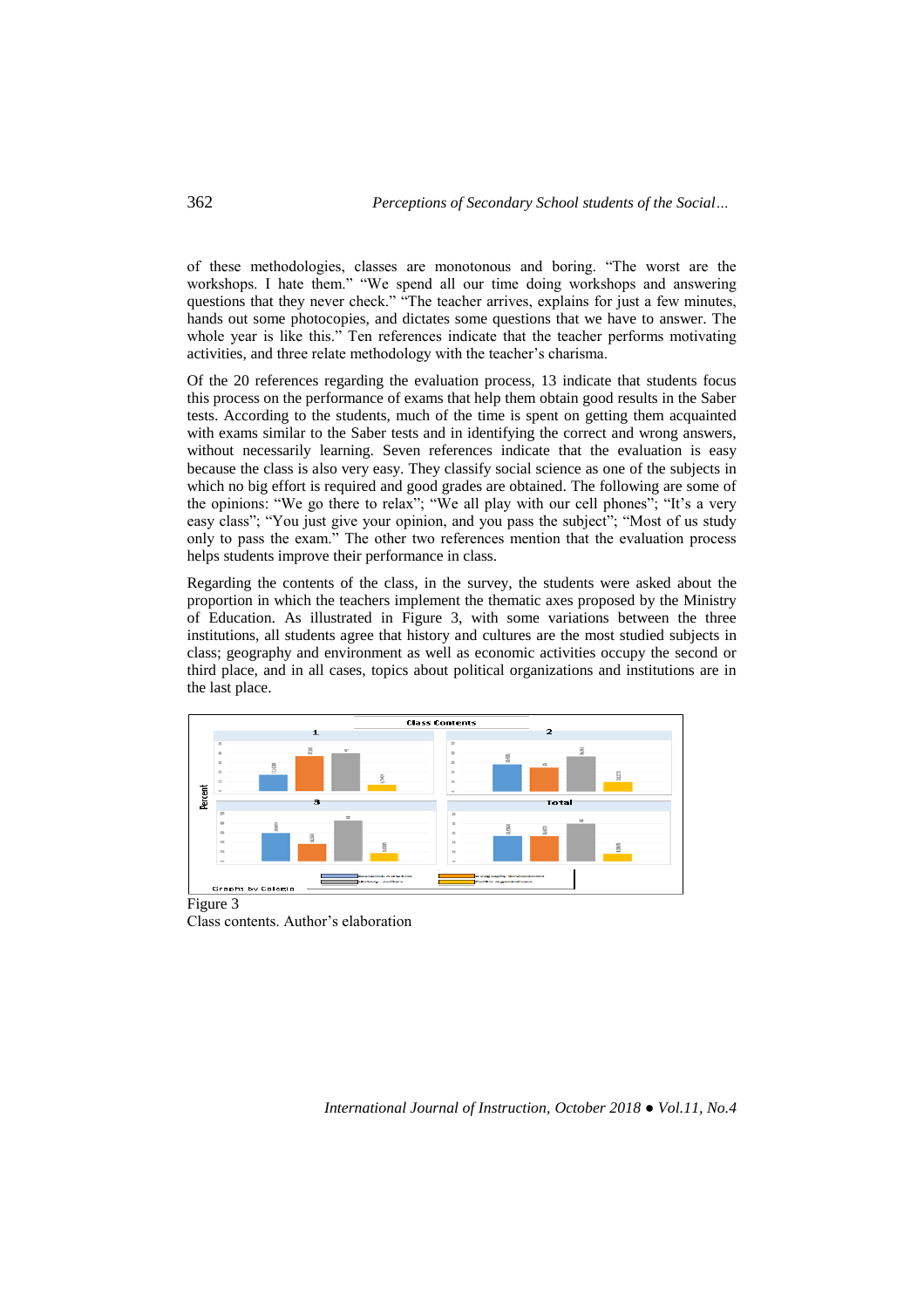



Figure 4

Students' opinions about their motivations to go to class and topics they would like approach. Author's elaboration

When the question about the reasons for enrolling in a class is combined with the topics that the students would like to address (Figure 4), it is evident that according to the majority, 80% enroll because it is compulsory; the topics proposed and the methodology used are the next two reasons, with 72% and 41% respectively. Finally, the way the teacher treats the students occupies the last place with 23%. National and daily life issues are topics that students would like to work on in the social science class, followed by ancient cultures and issues about foreign countries.

On the other hand, of the 16 references in the interviews about the contents in class, seven indicate that they do not delve enough into the subject. According to them: "Everything is very basic." "The topics are barely seen, superficially, and in a rush." There are six references that state that they are repetitive: "Every year, it's the same thing." "They repeat and repeat the same thing, and that is boring for the students." In three references, students affirm that the topics are relevant to the grade they are in. There were five references regarding the importance and usefulness of the contents: four of them emphasized the fact that what is taught has nothing to do with their life experiences and therefore has no applicability, and one considers that what they see in class is relevant. Some of the students' comments were: "They should teach us useful things, such as why there is poverty in Colombia or about the causes of violence"; "I would like to learn about teen pregnancy, gangs, corruption of politicians"; "I believe that people don't like the social science class because they are always talking about the past and not about what is happening today, which is what we are interested in."

Regarding the teachers, of the 17 references obtained from the interviews, seven indicated that teachers work in the institutions to earn a salary but show no commitment or dedication to their work. Some students say that teachers are disappointed in their profession because of the low salaries they receive and also because they feel that neither the state nor society recognizes the value and importance of their work. "They only care about their salary"; "They work because they have to"; "She doesn't like being a teacher, and she's frustrated". These are some of the comments made by students. Five references indicate that the teacher's personality traits are decisive in building a good learning environment: "The class is boring, but the teacher is very nice." "We go to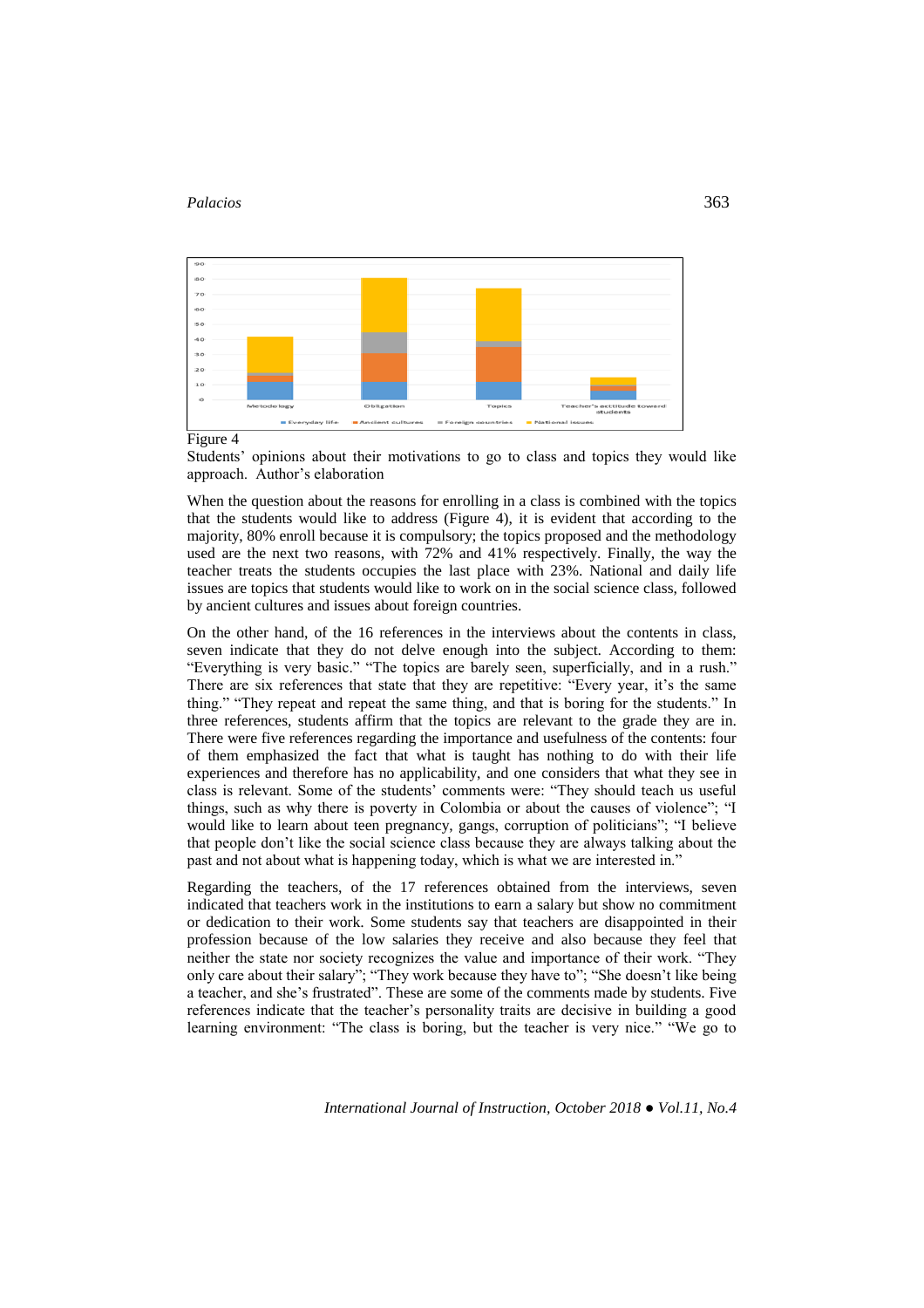class because the teacher is good and kind to us." Five students reported that they had good teachers who cared about teaching, were very committed to their work and also treated them well."

Finally, the students were asked in the survey about the skills and knowledge that in their opinion should be developed in class. Although there are some variations among the three institutions, the analysis indicates that for 34% of the total amount of participants, understanding the world in which they live is the most important skill for students; for 23%, being educated people; for 20%, knowing what is happening in the context of where they live and in distant contexts; for 12%, finding a solution to social problems, and lastly, for 8%, acquiring values.



### Figure 5

Development of skills that make the class important. Author's elaboration.

Of the 30 references in the interviews concerning opinions about the class, 19 indicate that it does not generate any enjoyment or motivation, that they attend because they have to, and that it is just another class. "You don't feel like going to class"; "People go to sleep and relax"; "They teach things from ancient times and far-away places. What does that matter? What is the use of studying that?" Seven references state that some aspects of the institutional life and actions taken by the State have a negative effect on the class. The following examples illustrate this point: "Since the school is so messy and everyone does what he/she wants, and there are no rules, we learn very little." "Look, the government doesn't invest in education; they don't send computers or fix the school. Who would want to be in class with those old books from many years ago?" "Frankly, we know very little about social sciences. If a teacher leaves, it takes a long time before another one comes, and during that time, we have no classes." The last four references mention that there are positive things and that the class provides useful knowledge for different life situations. For example: "It is good to learn social science because when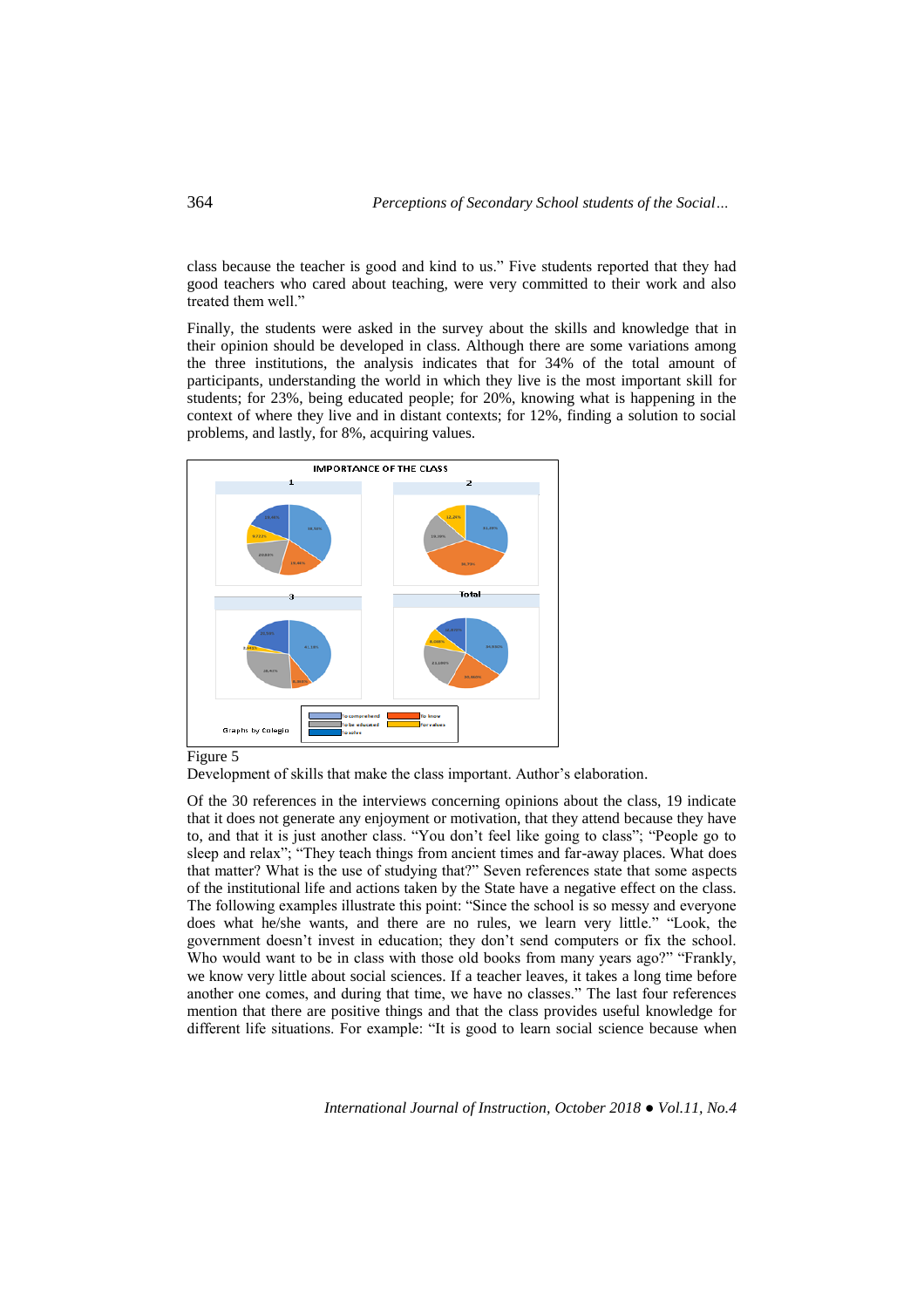you travel and the guide talks about something you already know, you can ask questions." "I want to go to the university, so I think the social science class is going to help me a lot; those who do not like it are those who come to school to have a good time and do nothing."

After reading the students' responses to both survey and interviews, we decided to implement two logistic probability models that would indicate under what circumstances students could have a good opinion and better expectations about the class.

Table 4

| Logit Model estimate |  |  |
|----------------------|--|--|
|----------------------|--|--|

| Variables                  | Opinions about the class | Expectations about the class |
|----------------------------|--------------------------|------------------------------|
| Gender                     | 0.173                    | $-0.167$                     |
|                            | (0.398)                  | (0.372)                      |
| Socioeconomic strata       | 0.219                    | 0.0933                       |
|                            | (0.284)                  | (0.246)                      |
| Motivation to go to class  | $1.661***$               | 0.628                        |
|                            | (0.420)                  | (0.395)                      |
| Importance of the class    | $-0.0153$                | $-0.177$                     |
|                            | (0.134)                  | (0.129)                      |
| Teaching they receive      | 0.482                    | $1.050***$                   |
|                            | (0.484)                  | (0.399)                      |
| New knowledge              | 0.744                    | $1.353*$                     |
|                            | (0.544)                  | (0.738)                      |
| Class contents             | $-0.0430$                | 0.00669                      |
|                            | (0.209)                  | (0.182)                      |
| Increase of knowledge      | 0.121                    | $0.606*$                     |
|                            | (0.392)                  | (0.367)                      |
| Development of skills      | $0773*$                  | $0.840**$                    |
|                            | (0.402)                  | 0.401                        |
| Class activities           | $-0.0261$                | $-0114$                      |
|                            | (0.100)                  | (0.0883)                     |
| Time dedicated to homework | 0.190                    | $-.113$                      |
|                            | (0.111)                  | (0.105)                      |
| Father's educative level   | $-0.157$                 | $-0.0330$                    |
|                            | (0.111)                  | (0.105)                      |
| Mother's educative level   | 0.0894                   | 0.165                        |
|                            | (0.122)                  | (0.113)                      |
| Life stimulus              | $0.728*$                 | 0.226                        |
|                            | (0.442)                  | (0.226)                      |
| Objectives of the class    | 0.327                    | 1.648***                     |
|                            | (0.450)                  | (0.519)                      |
| Constant                   | $-3.710**$               | $-3.853***$                  |
|                            | (1.462)                  | (1.396)                      |
| Total observations         | 275                      | 275                          |

Standard errors in parentheses\*\*\* p<0.01, \*\* p<0.05, \* p<0.1. Author's elaboration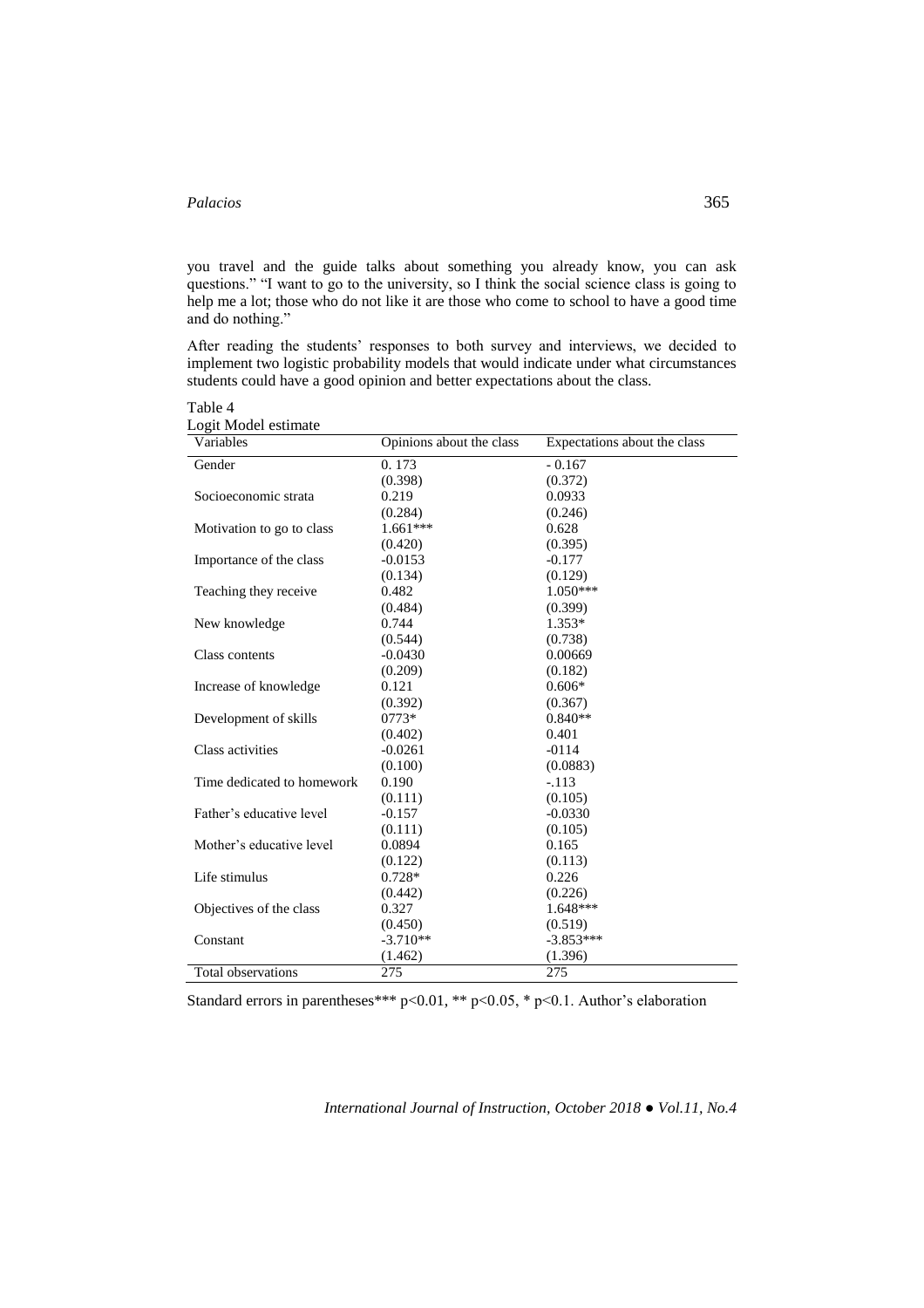

Figures 6 and 7 gave estimation values of 0.85 and 0.87, indicating a good predictive power for both models. The Logit Model estimate, whose predictor variable is the students' opinion (Figure 6), made it possible to determine that, if a student enrols in a social science class by his/her own preference and not because it is mandatory, the probability of having a positive opinion of the class increases by an average of 20 percentage points. If the student considers that the social science class helps him/her develop his/her abilities, the probability of having a positive opinion of the class increases by an average of nine percentage points. If the student considers that the social science class stimulates the desire to go as far as possible in his/her academic interests, the probability of having a positive opinion of the class, increases by an average of nine percentage points.

Following this same trend, the Logit Model (Figure 7), whose predictor variable is the students' expectations, indicates that when a student considers that his/her interest in social sciences increased because of what he/she learned, the probability of perceiving that the subject meets his/her expectations increases, on average, 15 percentage points. If the student considers that social science contributes to acquiring new knowledge, the probability of perceiving that the subject meets his/her expectations increases, on average, 19 percentage points. If the student considers that the work he/she performs in the social science class motivates him/her to broaden his/her knowledge outside the school premises, the probability of perceiving that the subject meets his/her expectations increases, on average, 8.75 percentage points. If the student considers that the social science class helps him/her develop his/her abilities, the probability of perceiving that the subject meets his/her expectations increases, on average, 12 percentage points. If the student considers that the objectives of the subject are clear and well defined, the probability of perceiving that the subject meets his/her expectations increases, on average, 24 percentage points.

## **DISCUSSION AND CONCLUSION**

The data from the interviews and surveys carried out with students in their last year of the Colombian secondary schools that participated in this research indicate that negative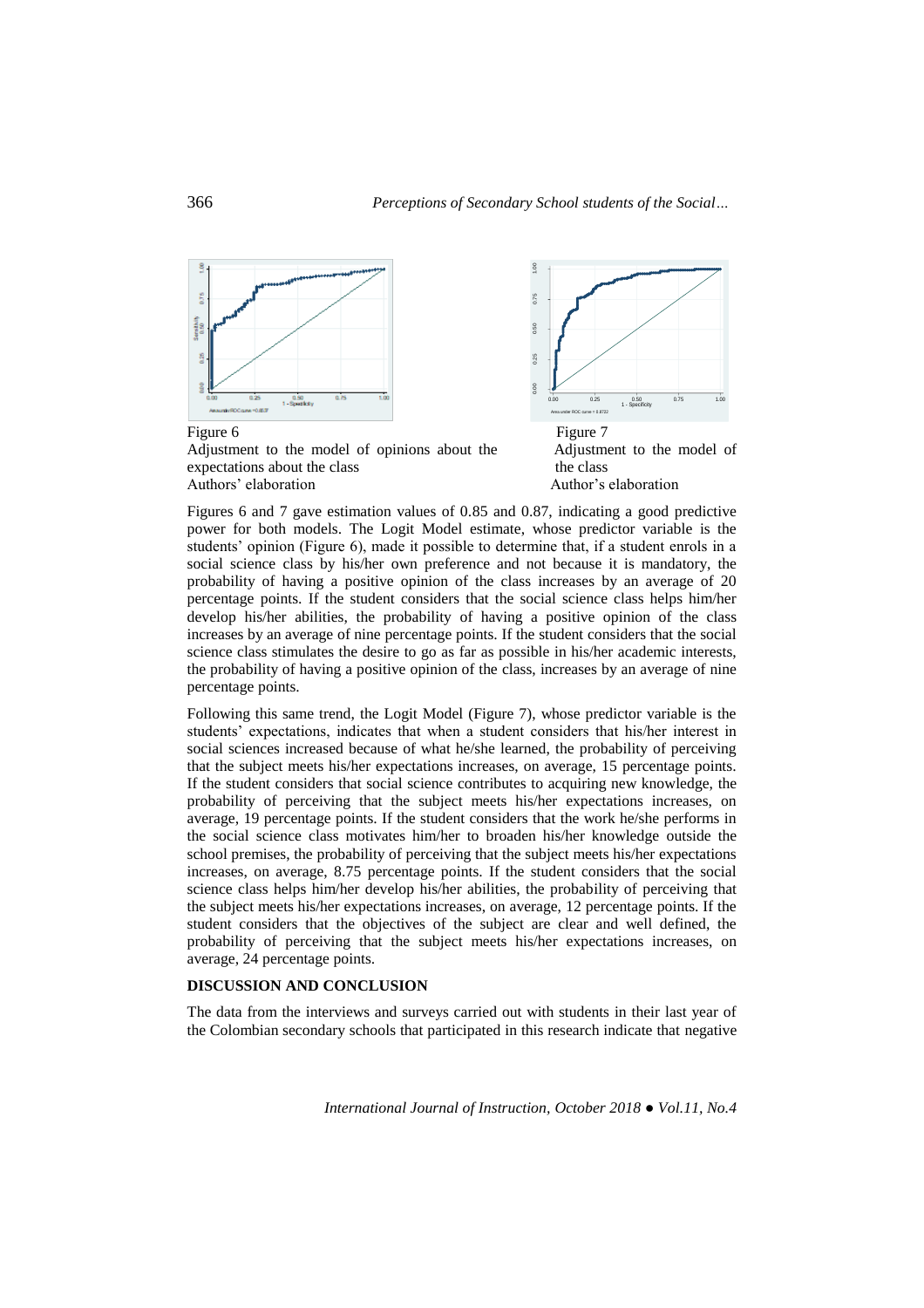perceptions prevail over positive ones, regarding methodologies, contents, the figure of the social science teachers, and the evaluation process These perceptions generate little or no motivation in students towards the subject; they are the result of non-significant school experiences in their classes during the primary and secondary school cycles.

The opinions voiced by the students are reiterative in that the class is important and could help them enhance their capacities and understanding of the world in which they live, but the methodologies, the contents, and the evaluation methods are not the most appropriate. In addition, some conflicts with the teachers' personalities exist. This corroborates Mateos's approach (2009), according to which even if in most cases the objectives and contents of teaching are not presented to the students in a clear and explicit way, the intentions that underlie the activities and the guidelines received by the teachers, can be perceived by the students throughout the educational process.

The two models of probabilities and applied logistics (Figures 6 and 7) indicate that an increase in positive opinions and expectations by the students towards the social science class is directly related to clear objectives in the class, generating liking and motivation, making the students feel that they are developing their skills and that what they are being taught will be useful and necessary to help them achieve their goals. Consequently, it is evident that there is a need to rethink several things: The way in which social science classes are being implemented, how the content is being organized and presented, and the type of activities and forms of evaluation proposed to students. Also, the role of the teacher as a guide to the teaching and learning processes of the subject must be revised.

Students understand by methodology the learning activities that teachers propose in the classrooms. The prevalence of this topic over others in the interviews (Table 3 and Figure 1) denotes the influence of this factor on the students' negative perceptions. In the three schools, what students call "workshops" is not only the most frequent activity, but also the most boring one, as indicated by the students in the interviews. The "workshops" are reduced to transcriptions of information or solving questions in textbooks or photocopies brought by the teacher. In addition to how insignificant and unchallenging students find these workshops, they also believe them to be a source of discomfort and dislike because the class becomes monotonous and repetitive, their work is limited to "catch" answers in some texts, and mostly, these answers are neither reviewed nor discussed.

Thus, the use of the textbook is usually associated with the demotivation of students and with empowering the capacity of memorization. The plan followed in the classrooms, as described by the students in the interviews we conducted, is similar to the one identified by Delgado (2012). The class begins with the presentation of the theme by the teacher, followed by an explanation of some concepts and guidelines for reading the textbook and answering the "workshops". What is striking is that despite all the criticism, this practice is still the most widely used by many teachers of social science and other subjects. Our findings on the significance of the use of the textbook and the consequent "preparation of workshops" coincide with those of Vera, Morena and Torres (2014). In their work with Spanish history students, they also identified that, unlike other activities, questions answered in textbooks are still widely used by teachers. For these authors, the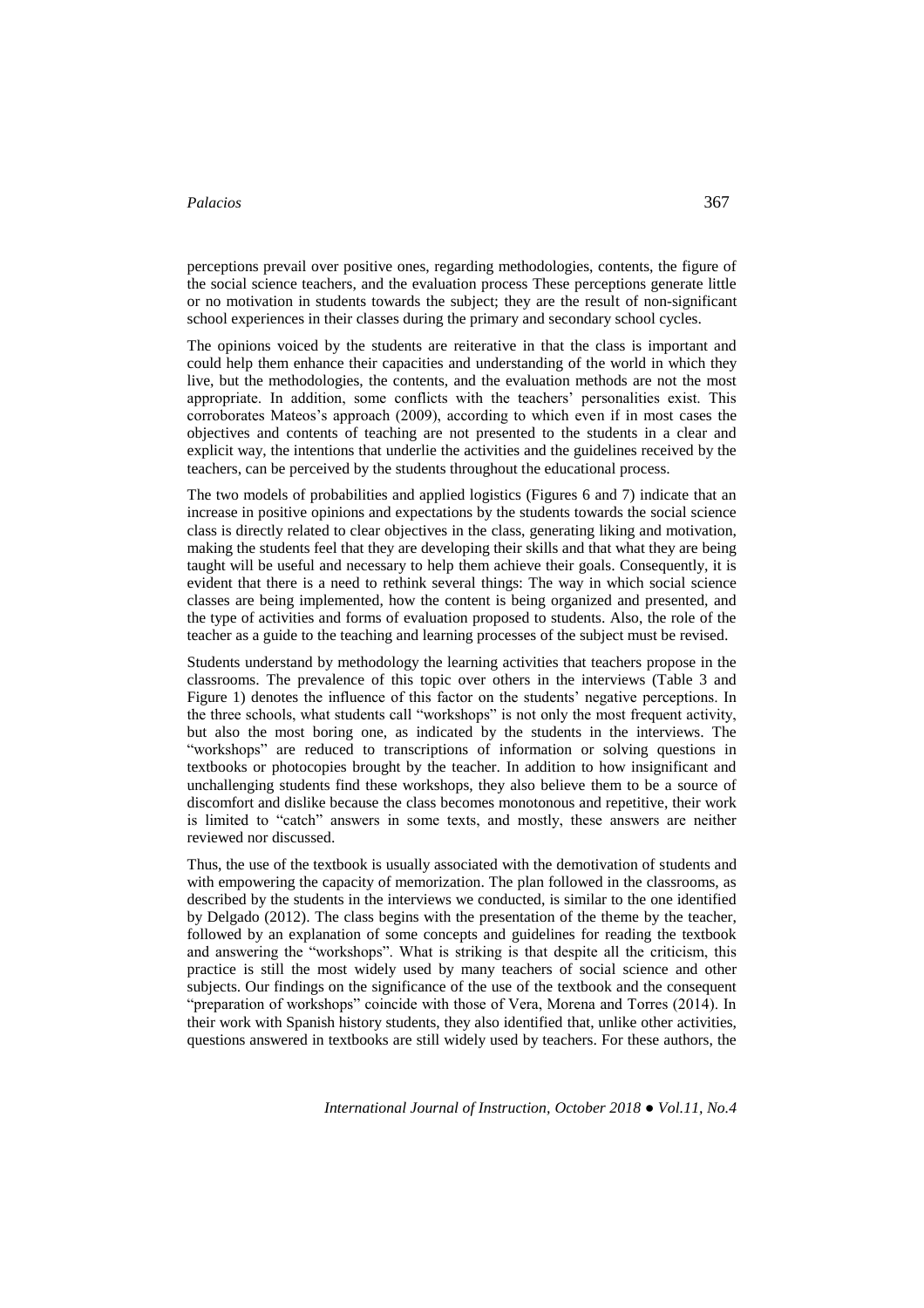main limitation that this entails is that teachers deposit all didactic action in the textbook, limiting themselves to indicating the contents that are worth highlighting or underlining, or to a simple formulation of questions.

Field trips, debates on current issues and analysis of daily life problems are some of the methodologies, which according to the students would not only enhance their abilities, but would also make the class more pleasant and participatory. Alonso Tapia (1999); De Miguel (2006); Fernández (2006); Coll (2010); Pujolàs (2008) and Bolarín, Méndez and Porto (2014) and Carle, Bruno and Di Risio (2014), are some of the authors who have advocated methodological diversity in social science classes. These authors stress the importance of fleeing from the routine and proposing different tasks that offer new perspectives of realities and possibilities of multiple actions. In their opinion, this approach not only arouses curiosity in the students when starting a new topic, but also favors the richness of learning it in its wholeness.

On the evaluation of learning, as manifested by the interviews and survey data, only a very small number of participants perceives it as a process that contributes to improving teaching and learning. Three things stood out: the process does not require that the students work harder since they can pass the subject with the least effort; they mostly study to pass the exams and not to learn; and, especially in recent years, teachers have been focused on teaching how to answer State tests in order to receive the incentives that the Colombian government grants teachers, students and institutions with high scores. In this same trend of thought, Bolarín, Méndez and Porto (2014) affirm that the evaluation is perceived as a source of demotivation due to the amount of time spent, the results, the type of tests and the low level required. According to these authors, students' answers show that it is more an evaluation of results than of processes, and that it is mainly focused on monitoring the ability to express the contents in the most similar way possible to what was explained or to what appears in the textbooks.

With regard to the contents, Alonso Tapia (2005) and Bolarín, Méndez and Porto (2104) emphasize the positive effect on the students' motivation when the teacher shows the usefulness of learning the content, organizes the class, and presents the topics with clarity. According to the data from the interviews and surveys, two points obtain very negative perceptions: the pre-eminence of quantity over quality and the insufficient usefulness and applicability the students consider that the content of the social science class has. In this regard, Gimeno (2012), González - Canabach, Valle, Núñez, González - Pineda (1996), and Bolarín, Méndez, and Porto (2014), state that traditionally the school has opted for an encyclopedic curriculum, large and shallow, which causes an amplitude of the programs in which knowledge is confused and identified with the rote memorizing of data, preventing students from correctly detecting the content, limiting their effort to studying to pass the exams.

With regard to the usefulness of the contents, Holton (2003), Gimeno (2012), González - Canabach, Valle, Núñez, González - Pineda (1996), Bolarín, Méndez, and Porto (2014), Laukenmann, Bleicher, Fub, Gläser Zikuda, Mairying and Von Rhöneck (2003), and Marbà and Márquez (2010) also state that part of the demotivation towards the social sciences is due to how little usefulness the students perceive in the theoretical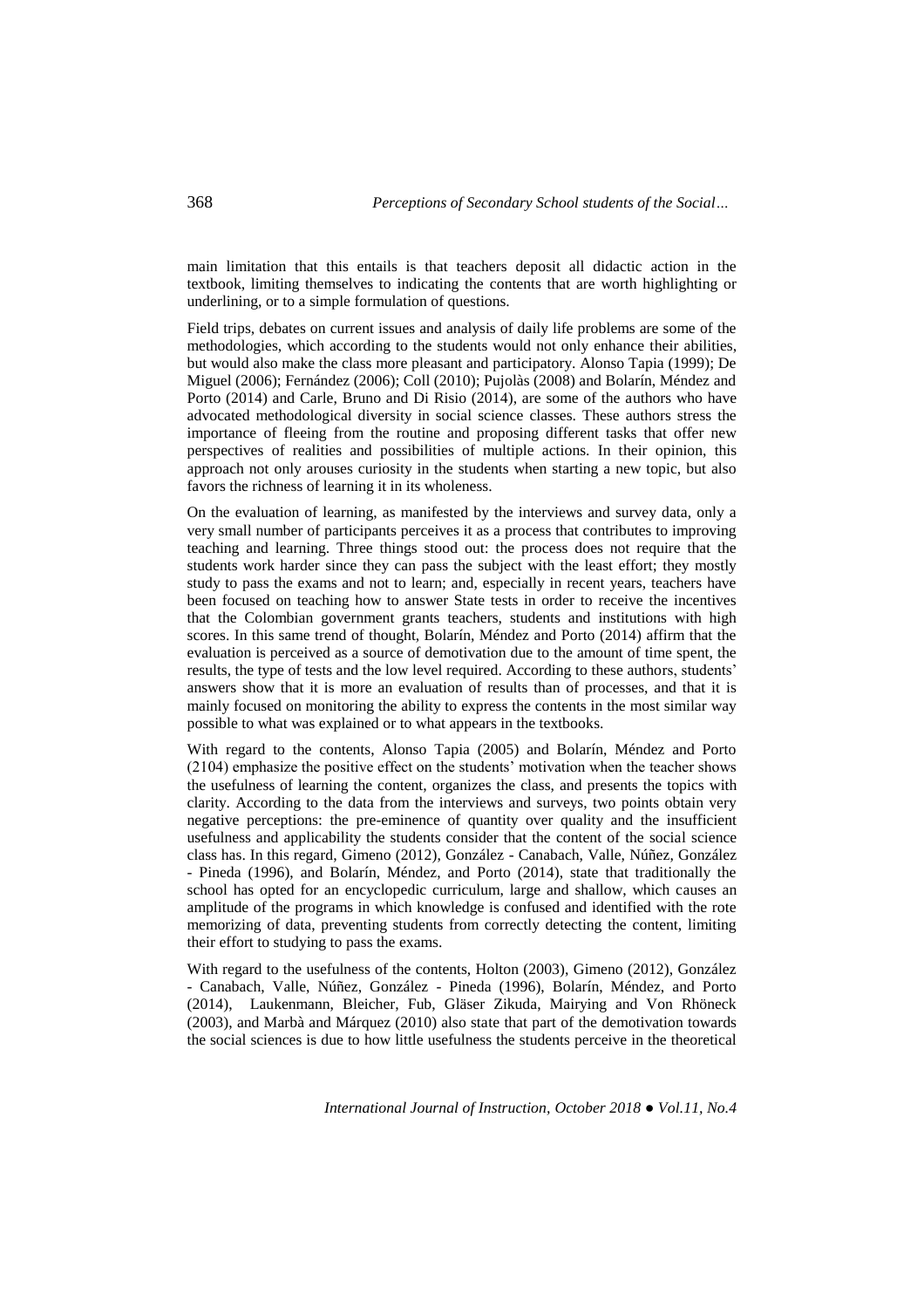contents, since, in most cases, the concepts do not relate to their interests. For these authors, if students believe that the contents studied will be useful for higher education courses or even for future work, they will be more motivated to assimilate and learn to apply them with ease. On the other hand, if they consider the contents to be useful only to pass an exam, and if they think that they will never use this knowledge again, that it can be forgotten after the exam, all motivation is lost.

Finally, it is important to emphasize the great importance of what the teacher represents in how students perceive their social science class. Students have a very clear notion of what a competent teacher should be; that is, one who, above all, favors learning (Mateos, 2009). There are three aspects regarding the teachers that the students highlighted: the desire to teach, and their knowledge of the topic and pedagogical skills. In other words, these three aspects are as; the teacher's competence, the influence that his/her personality has on the class and the type of relationship established between teacher and students.

Bolarín, Méndez, and Porto (2014), Weinstein (1997), Núñez (2007), and Lafout (1999) have determined that, for students, competent teachers are those capable of creating environments that generate learning, and of planning, organizing and proposing tasks that do not correspond to traditional methodologies in which students have a passive role. These authors also believe that teachers' competence has to do with transmitting passion and joy for the subject they teach and the job they hold. In the interviews for this research, we found expressions like: "He is an excellent teacher who knows a lot and tries to make us learn." "The 9<sup>th</sup> grade social science teacher was good. She prepared her classes well, was very organized in the classroom, liked to teach and really tried to make us learn. It's a shame she only taught us for one year." Teachers who transmit their enthusiasm and desire for knowledge, who pose challenges to the students and encourage them to face them, are competent (Delgado, 2012).

Concerning the influence that the teacher's personality has in creating a good learning environment, it was a novelty to identify the importance it had in the students with whom we worked. They emphasized that although the contents of the subject and even the methodologies are not the most striking, the empathy felt for the teacher becomes an incentive to participate in classroom activities. "Social science is not my favorite subject, but the teacher is very human; he treats us well; he is attentive and that helps us in his class." "The topics are not very interesting and at times, they make you sleepy, but the teacher's good mood and joy end up encouraging us too." As these fragments of the interviews reveal, students value positively the teacher's personality and a good classroom environment. Teachers who are kinder and more tolerant draw the attention of their students. They create a good classroom environment that makes students feel comfortable when learning, and increase their interest in studying the subject (Vera, Moreno and Torres, 2014).

Closely related to the previous aspect is the type of relationships that teachers favor with students in the classrooms. Palacios (2013 and 2017) concluded that since Colombian secondary school students became aware of the rights granted by law, they do not allow teachers to mistreat them. Students interviewed say that they can "put up with a teacher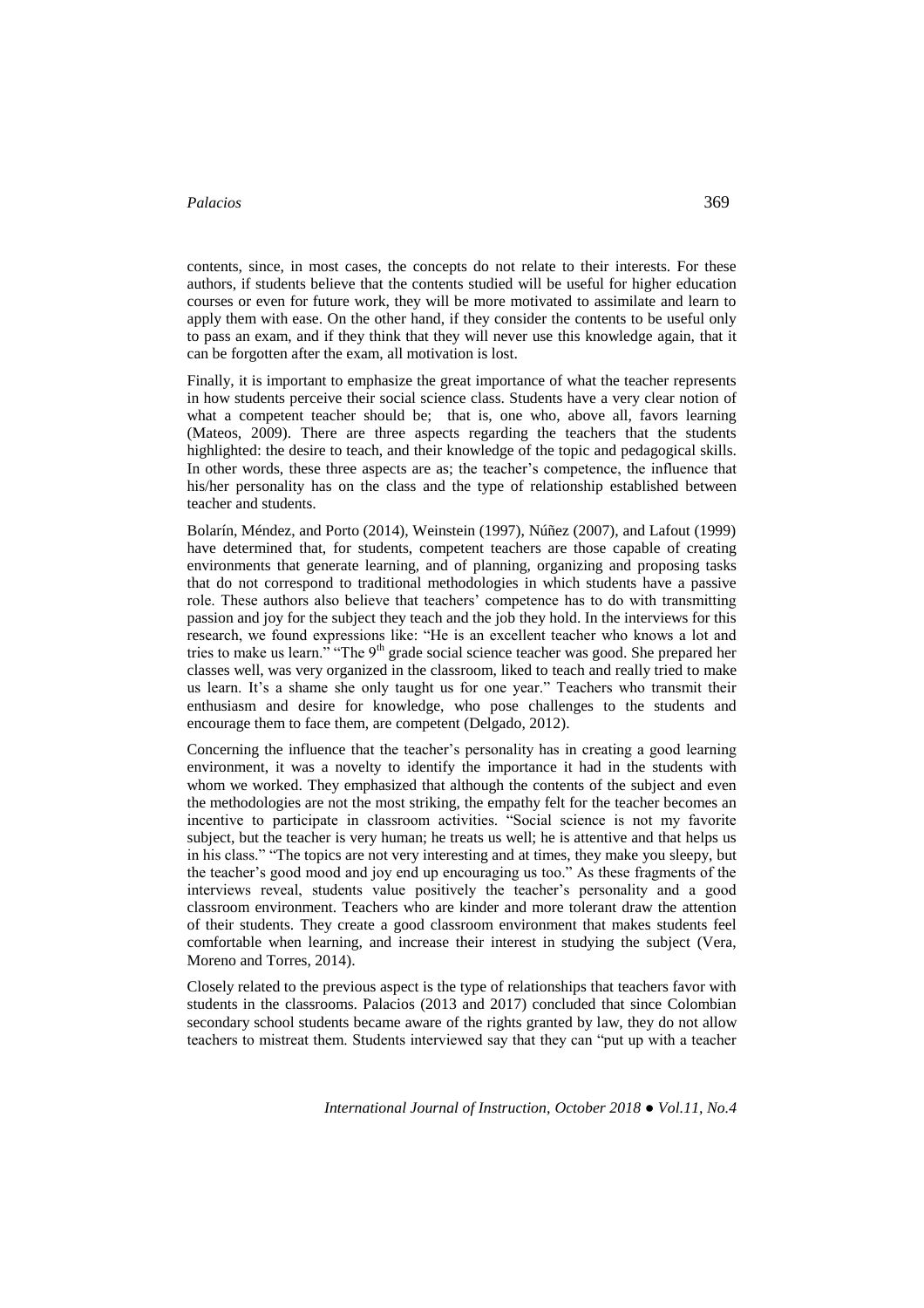that has poor knowledge of the topic he/she teaches, but being mistreated is out of the question." Carrillo, Leal, Alcocer and Morgan (2010), Mateos (2009) and Lozano (2005) have established, in their respective research papers, that some students perceive that the incongruence between what teachers say and what they do is one of the main causes of what teachers themselves consider disrespectful. Students believe that it is not possible to pretend to teach values when there is a systematic lack of respect or intolerance between teachers and students. The latter consider that most of the efforts aimed at teaching them values such as politeness, remain in the teachers' oral and theoretical exposition.

## **Some suggestions**

The study shows that social science teaching needs to be enriched with studies that gather students' perceptions about what goes on in school life and, more specifically, in the classrooms. The research also indicates the importance of delving more profoundly in secondary school students' perceptions regarding their classes. This implies understanding that students conceive social science teachers' methodology to be directly linked to their personality, to their motivation for work and to the interest they manifest towards the students' learning.

It is suggested that both the faculties of education as the training schools for social science teachers focus their attention on the orientation of teaching methodologies for future teachers. This work reveals that disciplinary knowledge is not enough. Teachers must also demonstrate skills and abilities to implement methodologies that students find attractive and that generate expectations and a desire to learn.

Consequently, the trainers of future teachers and the training programs for those who are already working must also be engaged in preparing students in the design of the implementation of more challenging, highly cognitive, procedural and attitudinal learning activities. The vision of the students consulted in this research indicates that proposing tasks that students consider easy and that do not generate any level of difficulty, causes demotivation for the class and resistance to the figure of the teacher.

Equally important as the above, is that future teachers and those already working be trained in the emotional management of the classroom. This study evidenced that in the case of social sciences, a conflictive environment, a relationship of rivalry, and little empathy between students and teachers, can be negative factors that slow down and impede the learning processes.

# **REFERENCES**

Aldrich, R.E. (1987). Interesting and useful. *Teaching History*, 47, 11-14.

Alonso Tapia, J. (1999). Motivación y aprendizaje en la enseñanza secundaria. En Coll, C. (coord.). *Psicología de la instrucción: la enseñanza y el aprendizaje en la Educación Secundaria,* pp 105-139. Barcelona:Horsori/Universitat de Barcelona/Instituto de Ciencias de la Educación.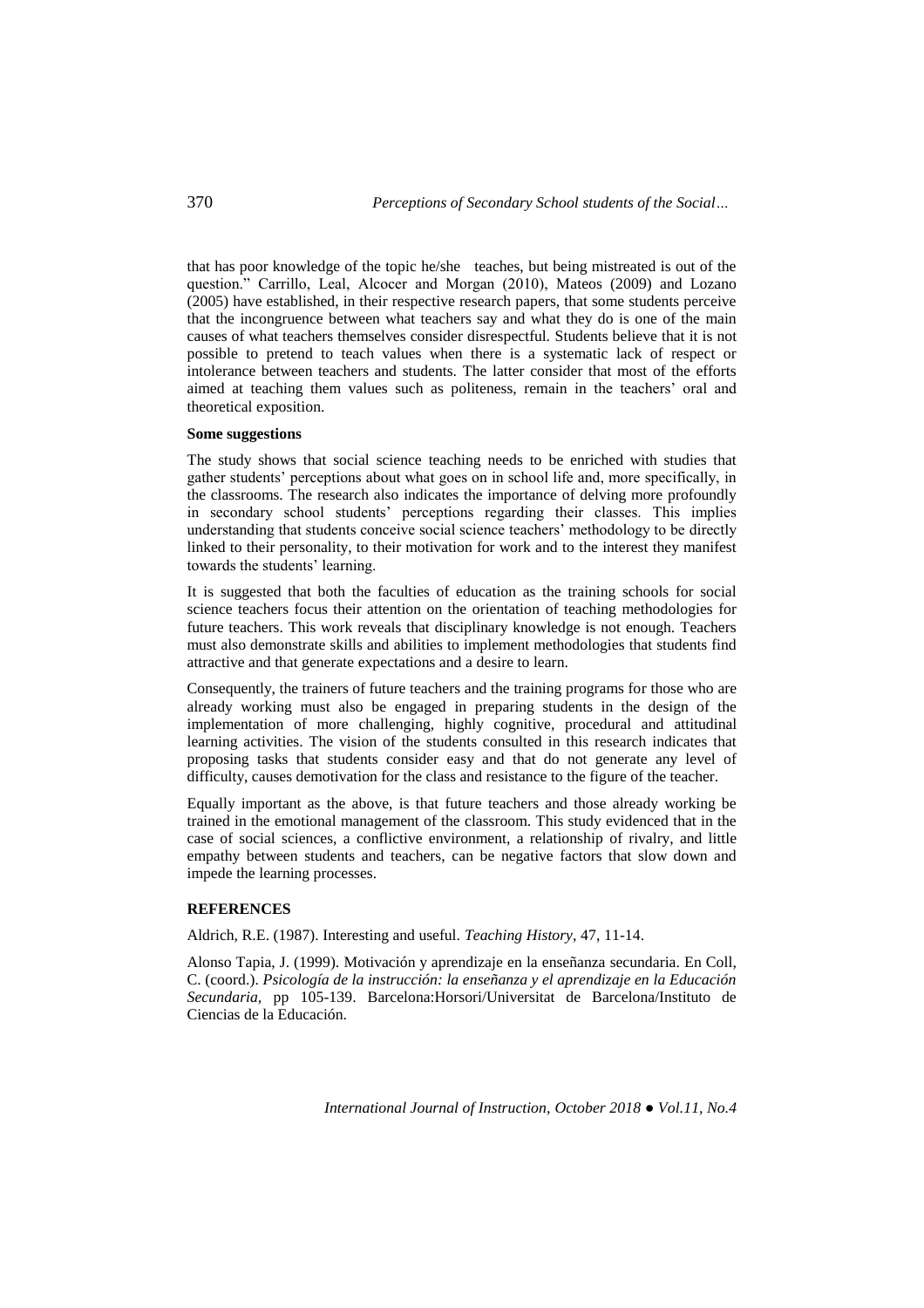Alonso Tapia, J. (2005). Motivación para el aprendizaje. La perspectiva de los alumnos. *En La orientación escolar en centros educativos*, pp 209-242. Madrid: Ministerio de Educación y Ciencia de España

Arnot, M. y Reay, D. (2007). A sociology of pedagogic voice: power, inequality and pupil consultation. *Discourse: studies in the cultural politics of education*, 28 (3), 311- 325.

Barca, I. (2005). Till New Facts Are Discovered: Students'Ideas about Objectivity in History. In: Ashby, R., Gordon, P. y Lee, P. (eds) *Understanding History: Recent Research in History Education. International Review of History Education,* vol. 4, pp, 68 -82 Nueva York: Routledge – Falmer.

Bar-Gal, By Sofer, S. (2010). Israeli students' perceptions of geography instruction goals. *International Research in Geographical and Environmental Education*, 19 (2), 127-137.

Barton, K (2005). "Best Not to Forget Them": Adolescents' Judgments of Historical Significance in Northern Ireland. *Theory and Research in Social Education.* 33, 9-44.

Bolarín, M.J, Méndez, R y Porto, M. (2014). La motivación de los estudiantes para el aprendizaje de la historia: referentes y resultados En Martínez, N. (Dir). *La historia de España en los recuerdos escolares. Análisis y poder de cambio de los testimonios de profesores y alumnos*, pp 157-176. Valencia: Nau Llibres.

Bowlick, F. y Kolden, C. (2013). Effects of an introductory geography course on student perceptions of geography at the University of Idaho, *Journal of Geography in Higher Education*, 37 (4), 515-535.

Carle, G., Bruno, J. y Di Risio C. (2014). ¿Qué piensan nuestros alumnos de la química? Una experiencia de indagación a estudiantes de la escuela media en la provincia de Buenos Aires Argentina para el diseño de estrategias didácticas. *Ponencia presentada al Congreso Iberoamericano de Ciencia, Tecnología y Educación*. Buenos Aires Argentina, 12, 13 y 14 de noviembre.

Carrillo, M., Leal, M., Alcocer, M. y Morgan, J. (2010). Percepción del estudiante sobre el trabajo en el aula: El caso de una carrera universitaria. *Revista de Educación y Desarrollo*, 15, 13-20.

Coll, C. (coord.) (2010). *Desarrollo, aprendizaje y enseñanza en la Educación Secundaria.* Barcelona: Graó

Cooper, H. (1992). Young children's thinking in history. *Teaching History*, 69, 8-13.

Evans, R. (1993). Ideology and the teaching of History: Purposes, practices and student beliefs. En: Brophy, J. (Ed) *Cases studies of teaching and learning in Social Studies. Advances in Research on Teaching*, 4, pp.179-214. Muncie: Ball Estate University.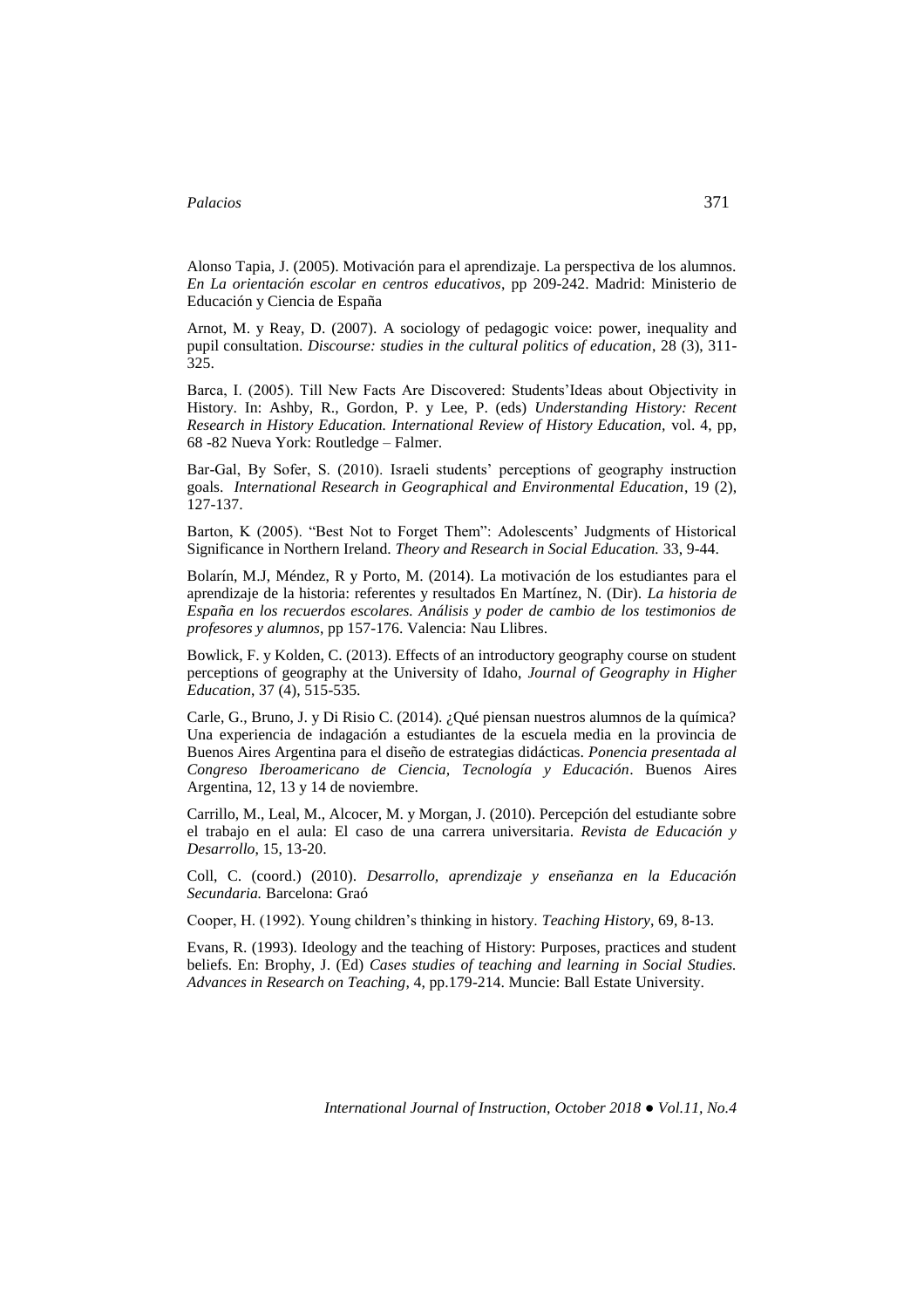Delgado, P. (2012). Percepciones y valoraciones de estudiantes de Ciencias de la Educación UNNE acerca de las prácticas de enseñanza de sus profesores. *Revista del Instituto de Investigaciones en Educación*, 3(3). 5-14.

De Miguel, M. (dir.) (2006). *Modalidades de enseñanza centradas en el desarrollo de competencias. Orientaciones para promover el cambio metodológico en el espacio Europeo de Educación Superior*. Oviedo: Ediciones de la Universidad de Oviedo.

Fernández, A. (2006). Metodologías activas para la formación de competencias. *Educatio siglo* XXI, 24, 35-56.

Fuentes, C. (2002). La visión de la historia por los adolescentes: Revisión del estado de la cuestión en Estados Unidos y el Reino Unido. *Enseñanza de las ciencias sociales*, 1, 55-68.

Giménez, E., Ávila, J. y Ruíz, F. (2007). Concepciones sobre la enseñanza y difusión del patrimonio en las Instituciones Educativas y los Centros de Interpretación. Estudio Descriptivo. *Enseñanza de las Ciencias Sociales*, 6, 75, 94.

Gimeno, J. (2012). Educarse en la era digital. Madrid: Morata

Gómez, C. Miralles, P. y Molina S. (2015). Evaluación, competencias históricas y educación ciudadana*. Revista de Estudios Sociales*. 52, 52-68.

González-Cabanach, R.; Valle e, A.; Núñez, J. C. y González-Pineda, J. (1996). Una aproximación teórica al concepto de metas académicas y su relación con la motivación escolar. *Psicothema*, 8(1), 45-61

Grant, S. (2001). It's Just the Facts, or Is It? The Relationship between Teachers' Practices and Students' Understandings of History. *Theory and Research in Social Education.* 29, 1, 65-108.

Holton, G. (2003). The Project physics course, then and now. *Science and education*, 12, 179, 186.

Kerlinger, F. (2002). *Investigación del comportamiento. Métodos de investigación en ciencias sociales*. México: McGraw-Hill

Laukenmann, M., Bleicher, M., Fub, S., Gläser Zikuda, M. Mairyng, P. y Von Rhöneck, C. (2003). An investigation of de influence of emotional factor on lerning in physics instruction, *International Journal of Science Education*, 25 (4) 489-507.

Lee, P. y Ashby, R. (1987). Discussing the evidence. *Teaching History*, 48, 13-17.

Lozano, J. (2005). Los significados de los alumnos hacia la escuela secundaria en México. *Revista Iberoamericana de Educación*, 36(9), 1-9.

Lumpkin, A., Achen, R. y Dodd, R. (2015). Focusing Teaching on Students: Examining Student Perceptions of Learning Strategies, *Quest*, 67 (4), 352-366.

Mateos, T. (2009). La percepción del contexto escolar. Una imagen construida a partir de las experiencias de los alumnos. *Cuestiones Pedagógicas*, 19, 285-300.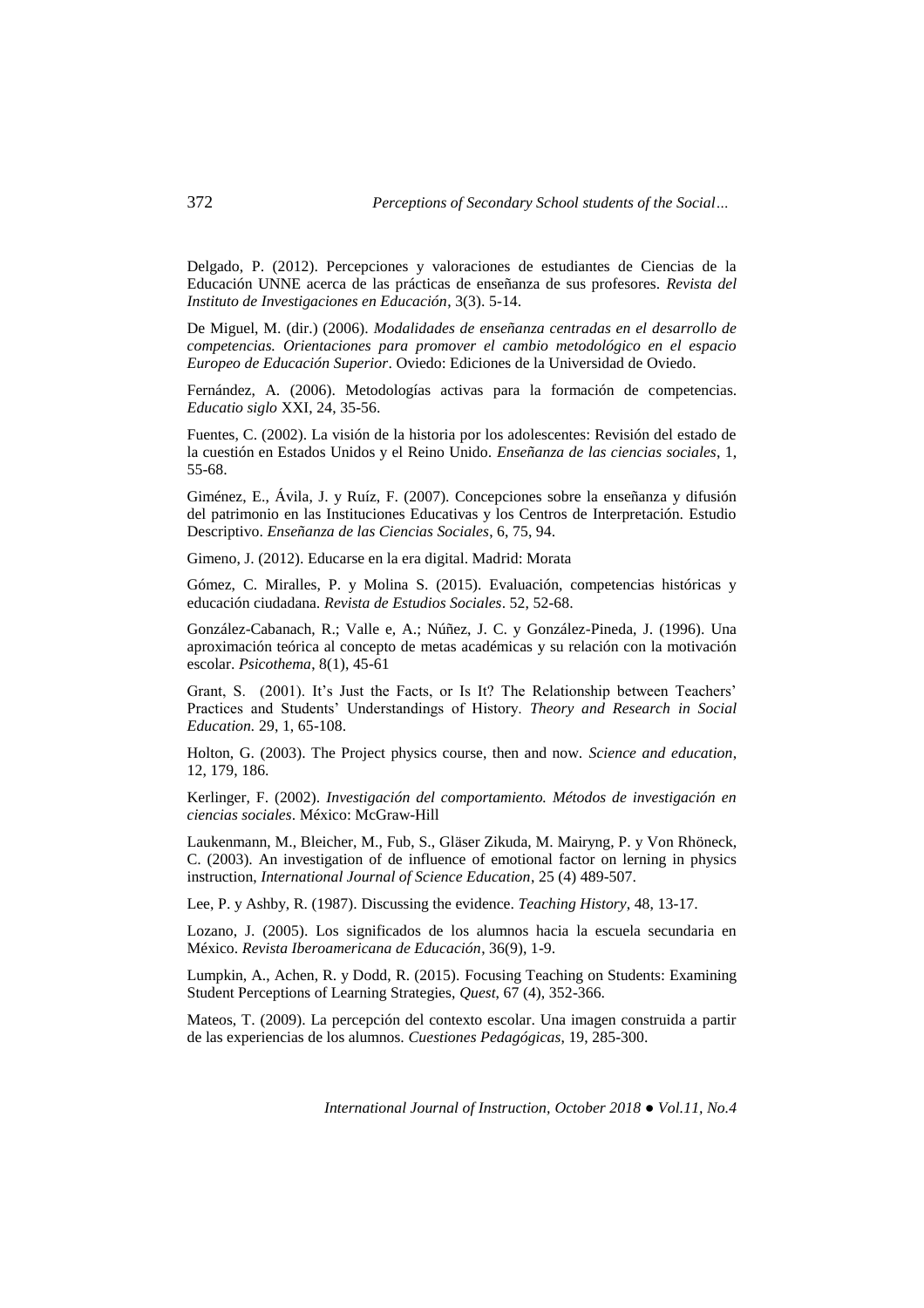Marbà Tallada, A. y Márquez, C. (2010). ¿Qué opinan los estudiantes de las clases de ciencias? Un estudio transversal de sexto de primaria a cuarto de la ESO. *Enseñanza de las ciencias*, 28(1)19-30.

Pagès, J. (1993). *El Disseny, el desenvolupament del curriculum i el pensament del profesor: el caso de la experimentacio del' currículum de ciències socials del cicle superior' EGB* a Catalunya. Barcelona:Universitat Autònoma de Barcelona.

Palacios, N. y Herrera, J. (2013). Subjetividad, socialización política y derechos en la escuela. *Magis, Revista Internacional de Investigación en Educación,* 5 (11), 413-437.

Palacios, N. (2017). Prácticas políticas en la escuela: Un estudio en tres instituciones educativas de secundaria en Colombia. *Revista Última Década*, 46, 213-257.

Portela, A., Martínez, N. y García M. (2014). La voz de los alumnos como testimonio vivo. En Martínez, N. (Dir). *La historia de España en los recuerdos escolares. Análisis y poder de cambio de los testimonios de profesores y alumnos*, pp 101-124. Valencia: Nau Llibres.

Pujolás, P. (2008). La calidad en los equipos de aprendizaje cooperativo. Algunas consideraciones para el cálculo del grado de Cooperatividad. *Revista de Educación*, 349, 225-239.

Rappoport, L. (1986). *La personalidad desde los 6 a los 12 años. El niño escolar*. Barcelona: Paidós.

Reeves, F. (1978). Alienation and the secondary school student. *Educational Review*, 30 (2), 139-148.

Rudduck, J (2006). The past, the papers and the project. *Educational Review*, 58(2), 131-143.

Rudduck, J (2007). Student voice, student engagement, and school reform. En Thiessen, D. y Cook-Sather, A. (Eds.). *International handbook of student experience in elementary and secondary school.* Dordrecht: Springer, 587-610.

Rudduck, J. y Flutter, J. (2000). Pupil participation and pupil perspective: 'carving a new order of experience'. *Cambridge Journal of Educatio*n, 30(1), 75-89

Ruudd uck, J. y McIntyre, D. (2007). Improving learning through consulting pupils. London: Routledge.

Sáiz, J. y López Facal, R. (2015). Competencias y narrativas históricas. El pensamiento histórico de estudiantes y futuros profesores. *Revista de Estudios Sociales*, 52, 87-101.

Saleh, E. y Gandy, S. (2015). Perceptions of geography students in the USA and Egypt on global issues, *Intercultural Education*, 26 (5), 377-396.

San Fabián, J. (1988*). Percepción de la escolaridad por el alumnado al final de la E.G.B.* Madrid: Centro de Publicaciones del Ministerio de Educación y Ciencia de España.